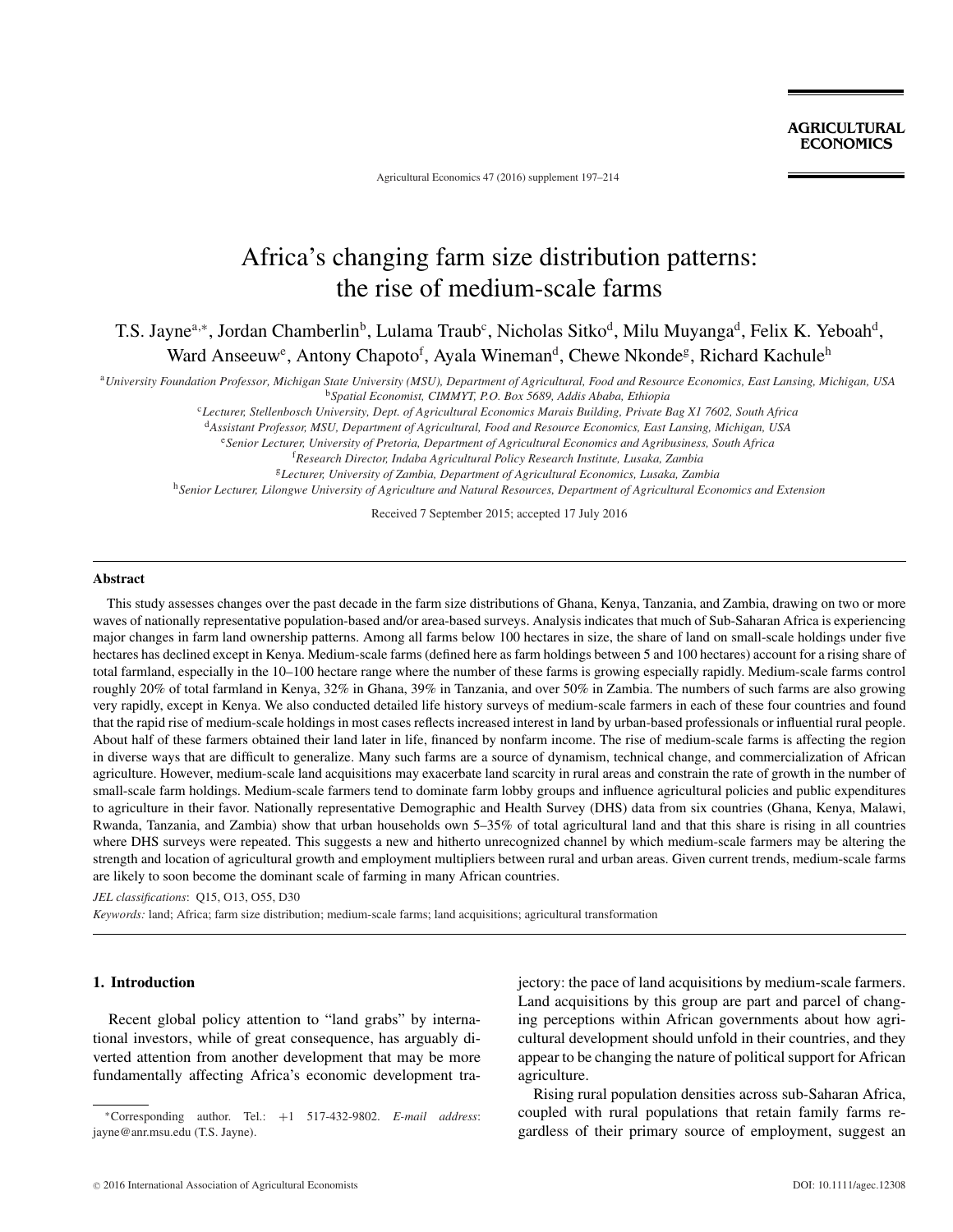evolution toward smaller farm sizes across the region (Jayne et al., 2003; Masters et al., 2013). The fact that most farms in the region are becoming smaller is therefore not surprising. Rather more surprising are the indications of important changes in farm structure associated with rapid expansion in the number of medium-scale farms, defined here as farm holdings between 5 and 100 hectares, many of whom live in urban areas (Jayne et al. 2014; Sitko and Jayne,  $2014$ ).<sup>1</sup> We contend that most analyses of African agriculture using population-based surveys may mask potentially major changes in farm size distributions. We do not know precisely how pervasive these changes in farm size distribution are, much less do we fully understand their effects on the broader development processes playing out in the region. Nonetheless, on the basis of the evidence presented in this study, we can start to trace out some initial trends and patterns.

This study uses available data to estimate the percentage of farmland under small-, medium-, and large-scale holdings in Ghana, Kenya, Tanzania, and Zambia. In Tanzania's case, we are able to compare farm size distributions according to population-based survey data and census data in the same year. We then assess trends in the growth in numbers of farms in various size categories over time as well as shifts in their shares of total agricultural land. We also review evidence on the characteristics and origins of the growing class of medium-scale farmers based on unique surveys of these households in Ghana, Kenya, and Zambia. We conclude by speculating about the potential effects of changing farm size distributions in the region and propose new data collection activities to enable policy makers to better understand the policy implications of these trends.

## **2. Conceptual framework: causes of changing farm structure**

Our thinking about changes in farm structure is situated within broader theoretical perspectives on development of agrarian economies, starting with the structural transformation framework (Johnston and Kilby, 1975; Johnston and Mellor, 1961; Mellor, 1976; Mellor, 2014). Stylized facts about this process are as follows: (i) the structural transformation process starts with agricultural productivity growth, at least where farming is the primary source of employment for the majority of the population; (ii) productive farmers with sufficient land to produce a surplus will lead this process; and (iii) the money that they spend from their rising surplus production stimulates demand for goods, services, and jobs in the various off-farm sectors of the economy, which induces rural–urban migration, a gradual shift in the labor force from farm to nonfarm activities, and a slowing of population growth in rural areas. Agriculture

declines in its share of gross domestic product (GDP) over time. Consolidation of farmland occurs gradually (unless associated with expropriation) as the more efficient farmers rent or buy land from their less efficient neighbors, who exit farming or reduce the share of their labor time devoted to it. Labor productivity rises as labor migrates from less productive agriculture to more productive manufacturing and service sectors (intersectoral gains) and through productivity growth within agriculture (intrasectoral gains), which is generally driven by technological innovation, scale economies, shifts to higher-return crops and animal products associated with urbanization and improving market access conditions, and the exit of less productive laborers from farming.

Recent African cross-country data suggest that at least some aspects of this process are well underway. Table 1 reports shifts over time in the composition of the labor force in nine African countries based on population-based national surveys or censuses. Two indicators of job composition were computed: the total number of jobs recorded by sector, based on the recognition that most African adults have multiple jobs, and the full-time equivalent method that allocates individuals' work time to particular activities. According to both indicators, there has been a widespread but highly variable, and in some cases quite rapid, shift of the labor force out of farming in recent years (see also McMillan et al., 2014).

Since Lewis (1954), it has generally been understood that agriculture would continue to be the reserve labor pool for the work force until dynamism in the nonfarm sector pulled labor out of farming. African countries' recent growth in nonfarm sectors and shift in the labor force out of farming, as indicated in Table 1, might be expected to gradually contribute to land consolidation and rising farm sizes. Urbanization and higher urban incomes would increase the demand for food and for property, and hence for land. Rising land prices induce more intensive and commercialized patterns of land use close to cities (von Thünen, 1826), with the scale of farming being commodity specific. Labor-intensive vegetable and fruit production could remain small scale while economies of scale in grains and oilseed production would induce larger-scale operations. Meanwhile, the hinterlands remain semisubsistence and small-scale until the spread of urbanization and market connectivity eventually pulls them into similar commercialization processes (Masters et al., 2013; Reardon, 2015).

The stylized Asian structural transformation process described above has for decades provided a framework for anticipating the development process that would similarly unfold in much of sub-Saharan Africa. Similar to Asia, Africa was perceived to have a predominantly "unimodal" smallholder farming system (with a few exceptions such as South Africa and Zimbabwe) and therefore the Asian experience has generally been considered more relevant for Africa than Latin America with its "bimodal" and highly concentrated farm structure. However, some aspects of the economic transformations now underway in Africa show significant divergences from the stylized Asian transformations.

<sup>&</sup>lt;sup>1</sup> The terms "medium" and "large" scale are inherently arbitrary and connote different scales of farming in different regions of the world, but for the purposes of our article, we will refer to small-, medium-, and large-scale farms as those between 0–5, 5–100, and over 100 hectares of operated land, respectively. A number of African governments also use 5 hectares as the distinction between small- and medium-scale holdings.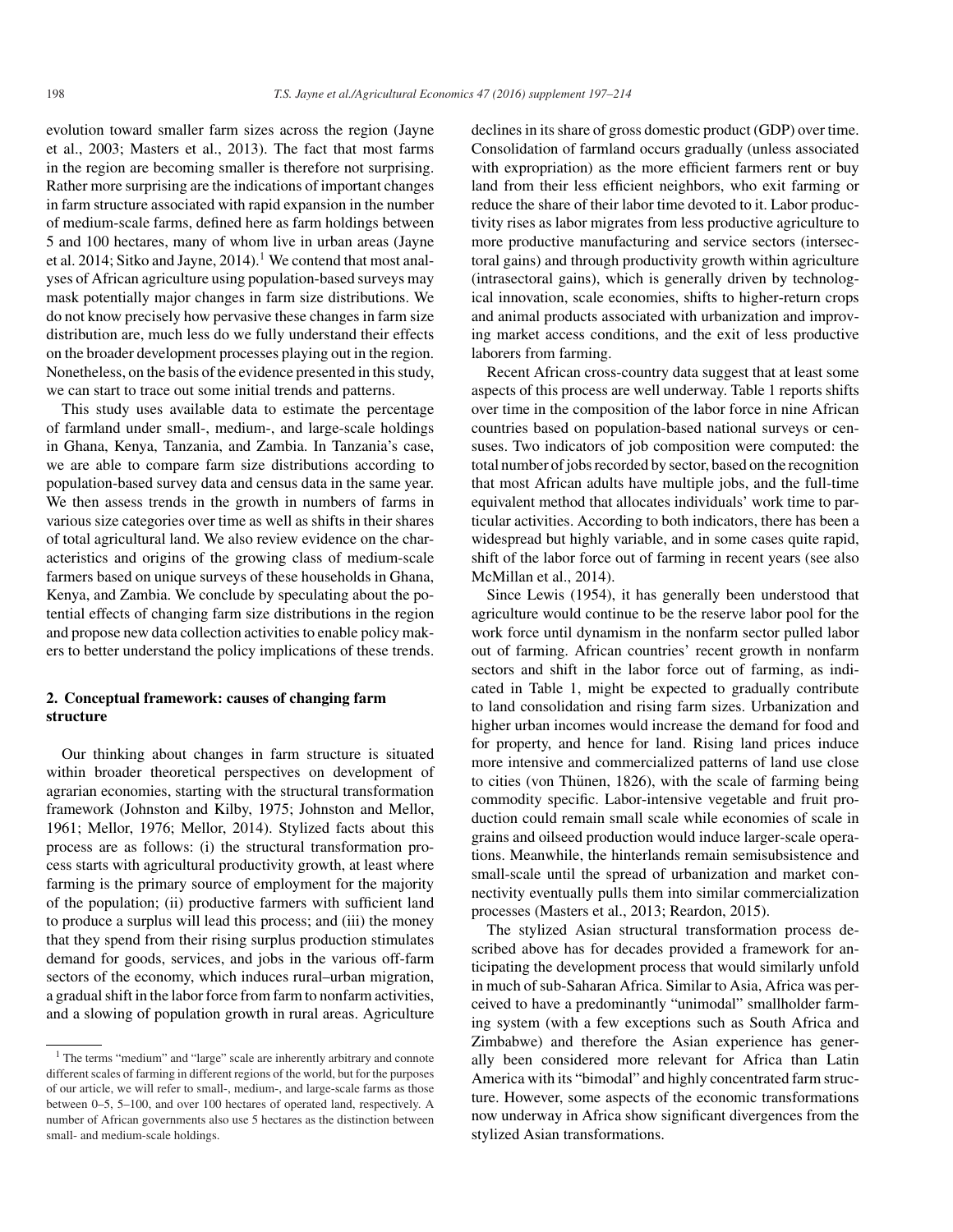|             |         |                   |              |               | Off-farm within AFS |                |                  |                                                                                                                                                                                                                                                                                                                                                                                                                                                                                                                                                                                                                                                                                                                                                                                                                                   |                     |                 |
|-------------|---------|-------------------|--------------|---------------|---------------------|----------------|------------------|-----------------------------------------------------------------------------------------------------------------------------------------------------------------------------------------------------------------------------------------------------------------------------------------------------------------------------------------------------------------------------------------------------------------------------------------------------------------------------------------------------------------------------------------------------------------------------------------------------------------------------------------------------------------------------------------------------------------------------------------------------------------------------------------------------------------------------------|---------------------|-----------------|
|             | Survey  | Total $#$ of jobs | Farming      |               | Agro-processing     |                |                  | Downstream commerce and distribution                                                                                                                                                                                                                                                                                                                                                                                                                                                                                                                                                                                                                                                                                                                                                                                              | Nonfarm outside AFS |                 |
| Country     | years   | in millions       | $%$ of jobs  | % of FTE jobs | $%$ of jobs         | % of FTE jobs  | $%$ of jobs      | $%$ of FTE jobs                                                                                                                                                                                                                                                                                                                                                                                                                                                                                                                                                                                                                                                                                                                                                                                                                   | $%$ of jobs         | $%$ of FTE jobs |
| Ghana       | 2005/06 | 10.1              | 52.1         | 43.5          | 7.5                 |                | $\overline{7.1}$ | 8.6                                                                                                                                                                                                                                                                                                                                                                                                                                                                                                                                                                                                                                                                                                                                                                                                                               | 33.3                |                 |
|             | 2012/13 | 13.9              | 43.6         | 34.3          | 3.7                 | 3.7            | 13.8             | 15.5                                                                                                                                                                                                                                                                                                                                                                                                                                                                                                                                                                                                                                                                                                                                                                                                                              | 38.9                | 46.5            |
| Nigeria     | 2010/11 | 62.3              | 37.0         | 30.6          | 2.6                 | 2.3            | $\overline{61}$  | 18.7                                                                                                                                                                                                                                                                                                                                                                                                                                                                                                                                                                                                                                                                                                                                                                                                                              | 44.4                | 48.2            |
|             | 2012/13 | 69.7              | 42.1         | 33.7          | 4.8                 | 4.6            | 16.2             | 18.6                                                                                                                                                                                                                                                                                                                                                                                                                                                                                                                                                                                                                                                                                                                                                                                                                              | 36.9                | 43.1            |
| Rwanda      | 2005/06 | $\overline{6}$    | 75.2         | 65.7          | 0.4                 | 0.4            | 6.5              | 7.4                                                                                                                                                                                                                                                                                                                                                                                                                                                                                                                                                                                                                                                                                                                                                                                                                               | 18.0                | 26.6            |
|             | 2010/11 | $\overline{5}$    | 67.4         | 54.0          | Ξ                   | $\overline{c}$ | 5.7              | 77<br>$\ddot{\cdot}$                                                                                                                                                                                                                                                                                                                                                                                                                                                                                                                                                                                                                                                                                                                                                                                                              | 25.9                | 37.0            |
| Tanzania    | 2010/11 | 18.4              | 59.0         | 47.3          | 1.7                 | 2.5            | 12.5             | 15.0                                                                                                                                                                                                                                                                                                                                                                                                                                                                                                                                                                                                                                                                                                                                                                                                                              | 26.8                | 35.2            |
|             | 2012/13 | 20.4              |              | 48.3          | 1.5                 | 1.6            | 12.5             | 15.6                                                                                                                                                                                                                                                                                                                                                                                                                                                                                                                                                                                                                                                                                                                                                                                                                              | 27.3                | 34.5            |
| Uganda      | 2005/06 | 10.8              | 58.7<br>72.6 | 57.0          | 2.1                 | 2.8            | 5.7              | 10.2                                                                                                                                                                                                                                                                                                                                                                                                                                                                                                                                                                                                                                                                                                                                                                                                                              | 19.6                | 30.0            |
|             | 2011/12 | 15.9              | 67.1         | 48.6          | 2.8                 | 1.7            | 6.6              | 12.0                                                                                                                                                                                                                                                                                                                                                                                                                                                                                                                                                                                                                                                                                                                                                                                                                              | 23.5                | 37.7            |
| Zambia      | 2005    |                   | 73.8         | 61.2          | 1.2                 | 1.6            | 1.9              | $\overline{31}$                                                                                                                                                                                                                                                                                                                                                                                                                                                                                                                                                                                                                                                                                                                                                                                                                   | 23.1                | $\overline{54}$ |
|             | 2012    | 5.3               | 60.4         | 46.7          | 1.6                 |                | 4.9              | $\overline{71}$                                                                                                                                                                                                                                                                                                                                                                                                                                                                                                                                                                                                                                                                                                                                                                                                                   | 33.2                | $\frac{1}{4}$   |
| Kenya~      | 1999    | Ξ                 | 54.4         |               |                     |                | 45.6             |                                                                                                                                                                                                                                                                                                                                                                                                                                                                                                                                                                                                                                                                                                                                                                                                                                   |                     |                 |
|             | 2009    | 14.2              | 45.6         |               |                     |                | 54.4             |                                                                                                                                                                                                                                                                                                                                                                                                                                                                                                                                                                                                                                                                                                                                                                                                                                   |                     |                 |
| $Malawi$ ~  | 1998    | $\overline{0}$    | 73.3         |               |                     |                | 26.7             |                                                                                                                                                                                                                                                                                                                                                                                                                                                                                                                                                                                                                                                                                                                                                                                                                                   |                     |                 |
|             | 2008    |                   | 53.9         |               |                     |                | 46.1             |                                                                                                                                                                                                                                                                                                                                                                                                                                                                                                                                                                                                                                                                                                                                                                                                                                   |                     |                 |
| $Mali \sim$ | 1998    | $\frac{0}{2}$     | 79.6         |               |                     |                | 20.4             |                                                                                                                                                                                                                                                                                                                                                                                                                                                                                                                                                                                                                                                                                                                                                                                                                                   |                     |                 |
|             | 2009    | 2.6               | 64.2         |               |                     |                | 35.8             |                                                                                                                                                                                                                                                                                                                                                                                                                                                                                                                                                                                                                                                                                                                                                                                                                                   |                     |                 |
|             |         |                   |              |               |                     |                |                  | Notes: FTE, full-time equivalent employment. ~The census data used to compute results for Kenya, Malawi, and Mali did not permit disaggregation of off-farm jobs into various categories. Agri-food<br>Source: Yeboah and Jayne (2016), computed from Ghana Living Standard Survey; Zambia labor force surveys; Rwanda Integrated Household Living Survey; Tanzania National Panel Survey; Uganda National<br>Panel Survey; Nigeria General Household surveys. ~ Kenya, Malawi, and Mali results are from population and housing census data in Integrated Public Use Microdata Series (IPUMS: https://www.ipums.org/).<br>systems jobs reported above include those in input supply, extension, trading of agricultural products, processing, preparation of foods away from home, etc. For details, see Yeboah and Jayne (2016) |                     |                 |
|             |         |                   |              |               |                     |                |                  |                                                                                                                                                                                                                                                                                                                                                                                                                                                                                                                                                                                                                                                                                                                                                                                                                                   |                     |                 |

Table 1<br>Changes in the share of total jobs among the working-age population (15–64 years) in farming, off-farm jobs within agri-food systems (AFS), and in nonfarm jobs (non-AFS) Changes in the share of total jobs among the working-age population (15–64 years) in farming, off-farm jobs within agri-food systems (AFS), and in nonfarm jobs (non-AFS)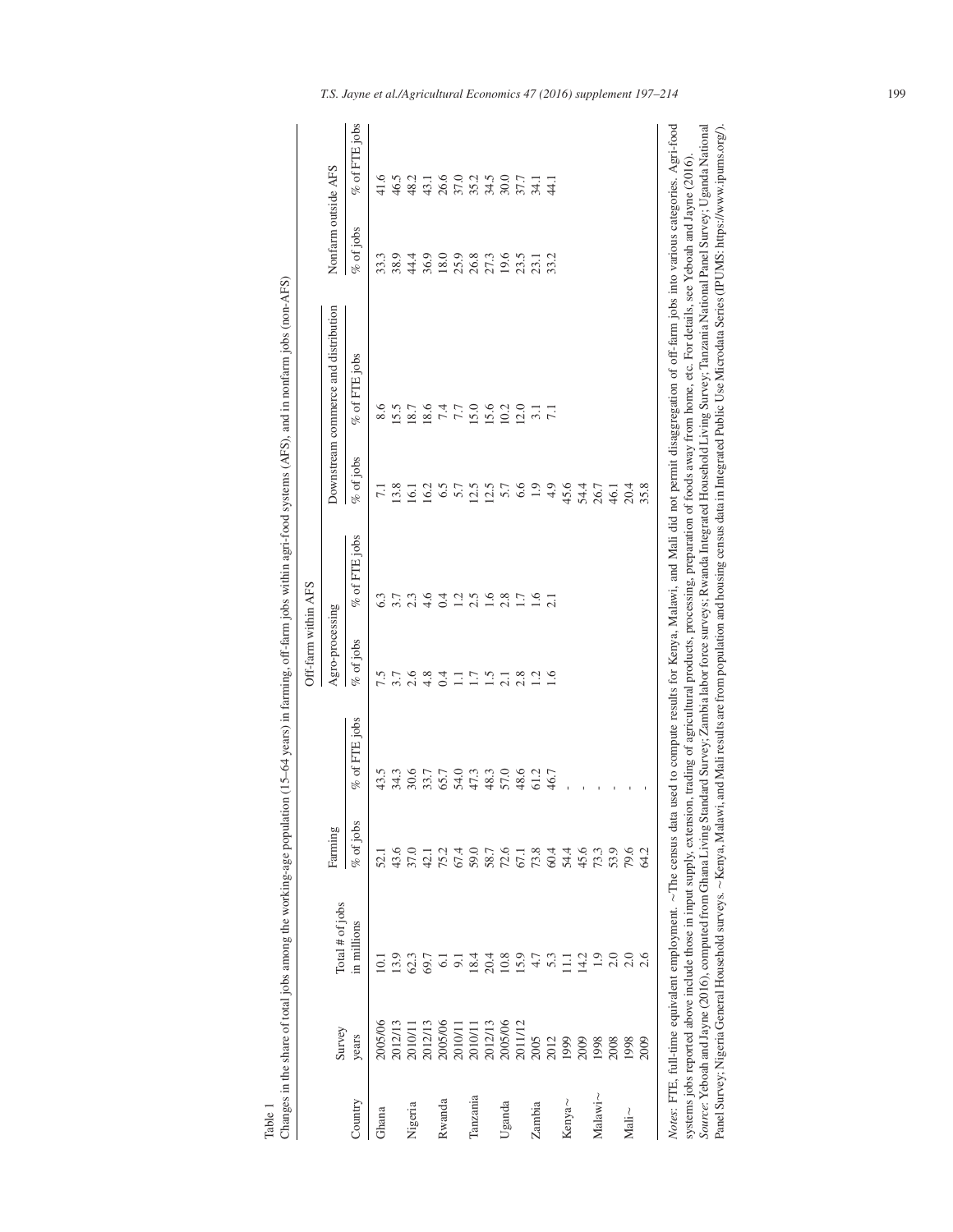

**Rural Population (millions)** 

Fig. 1. Rural population trends (millions) in sub-Saharan Africa and other developing areas.

First, rural populations continue to grow even as most African countries are urbanizing. Sub-Saharan Africa is the only region of the world that is continuing to experience rural population growth. Rural Africa is projected to have roughly 60% more people in 2050 than in 2015 (Fig. 1). Similarly, Green Revolution Asia and most other agricultural growth successes have occurred with steadily rising absolute numbers of rural and agricultural populations for extended periods of time, with Asia's rural population only having begun to decline very recently (Bezemer and Hazell, 2006; Lipton, 2009, p. 100). Farmland consolidation in most Asian countries has started to occur only very recently, if at all. $<sup>2</sup>$  Hence, the Asian experience might</sup> suggest that Africa should also experience a very slow rate of farmland consolidation.

However, many parts of Africa are experiencing major shifts in the balance of power over land allocation and resulting change in land institutions. Customary tenure systems in sub-Saharan Africa were generally designed to hold land in reserve for current and future generations of local people. Yet recent studies point to a widespread breakdown of these traditional norms.<sup>3</sup> Customary tenure systems have already been abolished in some countries as the modern state has exerted its authority over all land in the country. In other cases where customary tenure systems still exist, local and foreign interests have successfully negotiated with traditional authorities for land, much of which is subsequently converted by the recipient to privately titled land. These types of land acquisitions can, over time, influence farm size distribution patterns. Sitko and Chamberlin (2016) report that the share of Zambia's land under customary tenure has declined from 94% at independence to at most 54%

in 2015. The share of Malawi's land under customary tenure has similarly declined from 87% at independence to an estimated 60% today (Anseeuw et al., 2016). To the extent that willingness to pay modes of land acquisition have become increasingly common in customary tenure areas, then even in spite of continued rural population growth, we might expect to see the scale and structure of farmland ownership changing much earlier and more rapidly in African structural transformation processes than was witnessed in Asia (Woodhouse, 2003). Moreover, to the extent that the new farms being created as a result of these processes are relatively few in number (in relation to the total population of farm households in a given country), these acquisitions could be changing countries' farm size distributions in ways not well measured in populationbased surveys such as the Living Standards Monitoring Surveys (LSMS).

A second stylized fact of Asian structural transformation models that may not generally apply to Africa is that of a unidirectional flow of labor from farm to off-farm sectors of the economy, i.e., that once people find their way into gainful nonfarm employment, they are unlikely to return to farming. This perspective does not account for the possibility that under certain conditions, some groups that are urban-based and engaged primarily in nonfarm jobs may have incentives to invest in farming and may be in a relatively advantageous position to do so after having overcome constraints related to access to capital, management expertise, social *entrée*, and ability to navigate complex traditional and/or statutory land institutions to acquire land—constraints that generally limit the ability of the vast majority of rural-based farmers to compete for quality land in both customary and statutory tenure systems. We might expect that a relatively small segment of the urban population those who have accumulated substantial wealth, are well educated, and have become close to the sources of power in the capital cities—may have unique advantages to exploit profit

<sup>2</sup> See Lipton (2009), Bezemer and Hazell (2006), Huang and Ding (2015), Masters et al. (2013), and Lowder et al. (2016).

<sup>&</sup>lt;sup>3</sup> For rich evidence on this point, see Woodhouse (2003), Colin and Woodhouse (2010), Boone (2014 ), and Edelman et al. (2015).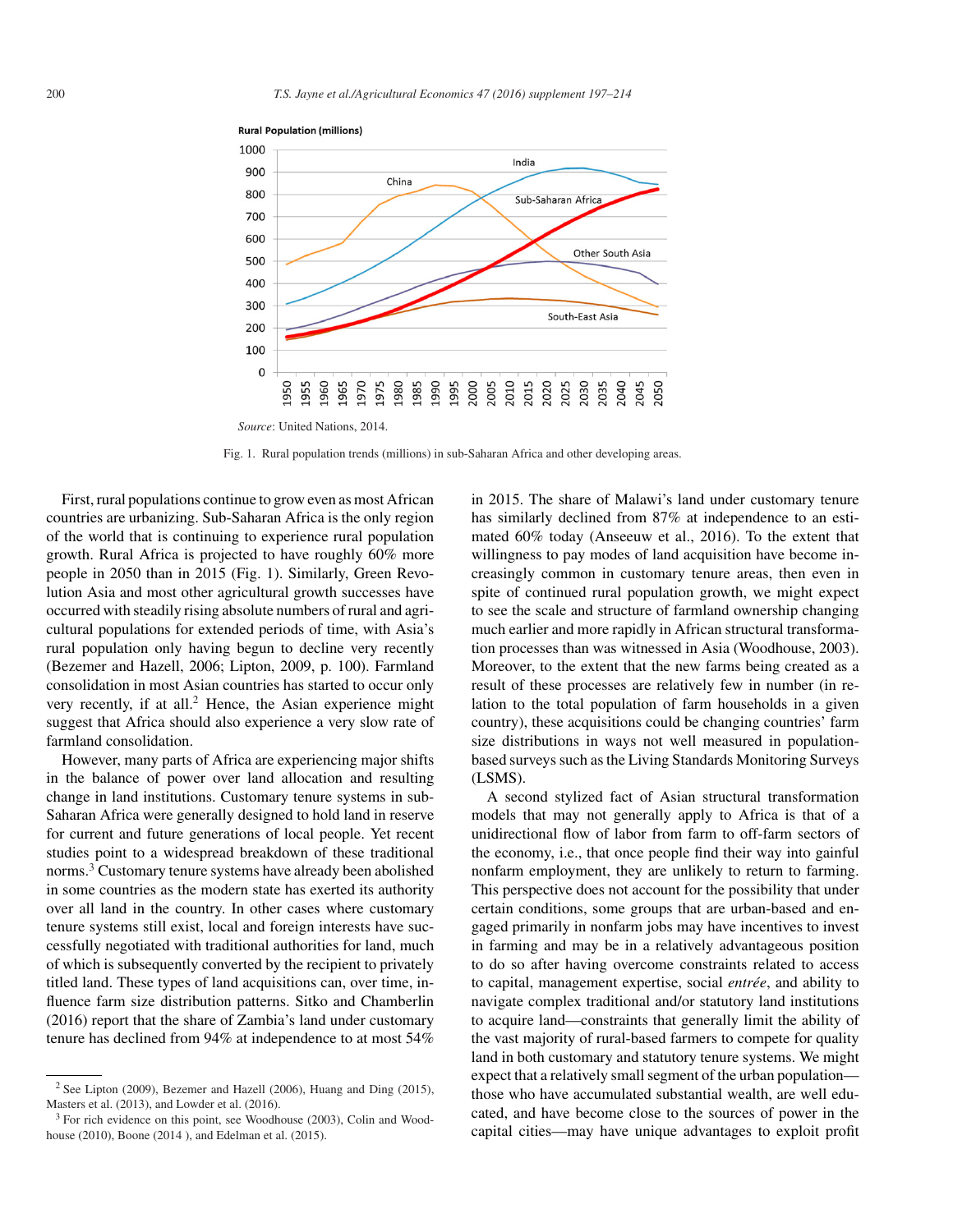opportunities associated with land acquisition (which may include investment in farming, although not necessarily so).4

Political economy models may also help us anticipate future trajectories of farmland distribution in parts of Africa. Because of the tendency for politically influential groups to succeed over time in altering government distribution systems to their interests (López,  $2005$ ), it may be expected that they would seek to create and utilize state apparatuses to acquire land once the returns to capital in farming or other land-based activities start to become attractive, e.g., in response to urbanization and/or the recent period of high global food prices. Rising land scarcity might ignite efforts by the state to wrest control of land from local chiefs where significant unutilized land is still under customary tenure systems. Where customary tenure systems have already been abolished, as in much of Zimbabwe and Kenya, we might expect to see efforts by wealthy and influential people to seek preferential and low-cost access to government-controlled statutory land (Herbst, 2000). State-supported large farm initiatives have arisen in numerous African countries, such as Block Farm schemes in Zambia and Ghana and public/private farm investments in Ethiopia (Ali et al., 2015). Government Land Bills to support entrepreneurial "emergent" farmers appear poised to facilitate the conversion of arable land from customary to statutory tenure systems where it can then be allocated at submarket prices to serve patronage objectives in addition to agricultural development objectives. Lipton (2009) noted how government officials have been major beneficiaries of post-independence land redistribution in some African countries, especially in "land abundant" countries experiencing little organized pressure from tenants and landless farmers for land.

For these reasons, we may expect the pace of farm consolidation and the characteristics of farmers driving changes in farm size distributions in much of Africa to be potentially different from the stylized Asian structural transformation model. The remainder of this article examines the evidence behind these projections.

## **3. Data**

We utilize available national population-based surveys to report farm size distribution patterns for farms between 0 and 100 hectares in Ghana, Kenya, Tanzania, and Zambia. Data on area held and/or operated by small-scale (0–5 hectares) and medium-scale farms (5–100 hectares) come from the following sources: the 2005 and 2013 *Ghana Living Standards Surveys* *(GLSS),* implemented by the Ghana Statistical Service; the 1994 *Kenya Welfare Monitoring Survey I* and the 2006 *Kenya Integrated Household Budget Survey (KIHBS),* implemented by the Kenya National Bureau of Statistics; the *National Panel Surveys (NPS/LSMS)* 2008 and 2012, implemented by the Tanzania National Bureau of Statistics; and the *Crop Forecast Surveys,* 2008 and 2015, implemented by the Zambia Central Statistical Office.

Our premise was that these population-based data sets will be appropriate for understanding the small-scale sector because historically 90% or more of the farm households in most African countries have been between 0 and 5 hectares. However, population-based data sets, such as most LSMS, may be less than ideal for understanding the distribution of farmland ownership and use patterns if larger farms constitute a low proportion of the population (and hence a low probability of being included in the sample) but a sizeable proportion of national farmland. For example, the 2008 Tanzania LSMS contains a total of 3,265 households according to our computations, but only 15 households have landholdings over 20 hectares, and only two households have over 100 hectares. In Kenya, despite widespread anecdotal views that large farms may account for a significant portion of Kenya's agricultural land (e.g., Namwaya, 2004), we found that the 2006 KIHBS (the most recent population-based large-scale household data set in Kenya) contains only four households with landholdings over 100 hectares. These findings raise obvious concerns about the ability of population-based surveys to generate reliable estimates of the numbers of medium- and large-scale farms, the areas under cultivation by farms of this size, and the characteristics of these farmers.<sup>5</sup>

A recent study by Lowder et al. (2016) has shown that where it is possible to compare farmland ownership and distribution from LSMS and national agricultural censuses (as they have done for several Latin American countries), the former tends to show an underreporting of large farms and operated area under large farms, and more tightly clustered and less skewed distributions.

Fortunately, Tanzania's National Bureau of Statistics implemented a survey of 10% of all farms listed in their 2008 Census (the *Agricultural Sample Census Survey* or *ASCS*), containing a sample size of 53,600 households. The *ASCS* oversamples medium- and large-scale households and then uses statistical weights derived from the Census to generate nationally representative estimates of farm area in each size category. For these reasons, the *ASCS* is more likely to be representative of large farms than typical population-based surveys. We compare the estimates provided by *LSMS* and the *ASCS* regarding the numbers of farms and area controlled by farms categorized as small-scale, medium-scale, and large-scale according to our

<sup>4</sup> We may think of a number of reasons why acquisition of land by a local investor may not be associated with investments in farm production: (i) emergent investors may have limited liquidity and need to make investments in a phased-in manner, starting with land and eventually progressing to other investments to make the land productive, both in agriculture and nonagriculture; (ii) expected returns to land speculation may in some cases be higher than for agricultural activities—this may be the case in and around areas where population is growing rapidly; and (iii) part of the speculative calculus depends upon future state investments—e.g., land is bought and if the government provides electricity and paved roads, then agricultural investment may begin.

<sup>5</sup> Because a small proportion of farms are over 10 hectares in most African countries, valid inferences on this group would normally involve oversampling of farms in this size category to provide statistical power and the use of weighting factors to appropriately weight their contribution to national agricultural indicators.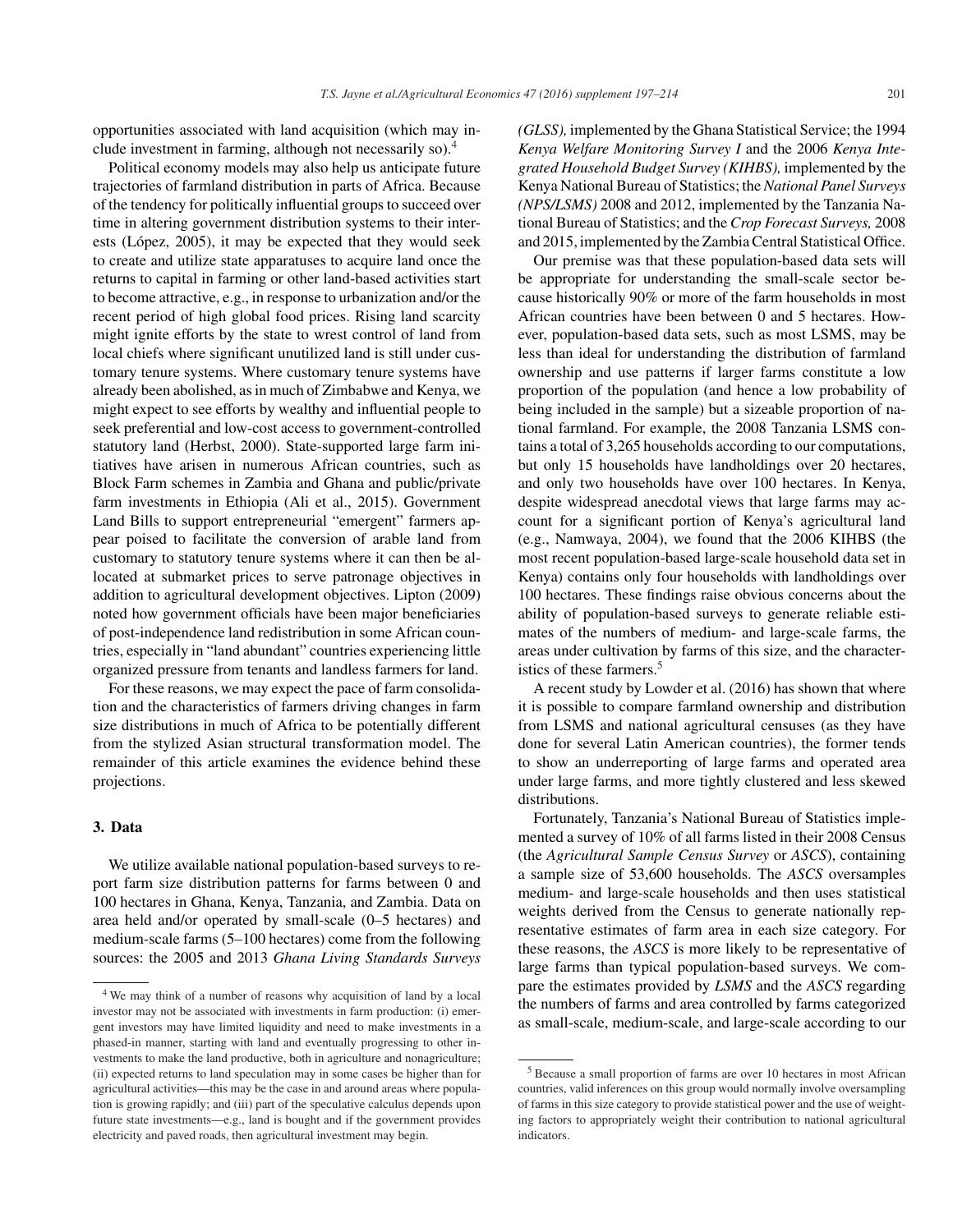Table 2

|                 | Farm land controlled |                         |              | Land under operation |                         |              |
|-----------------|----------------------|-------------------------|--------------|----------------------|-------------------------|--------------|
|                 | <b>LSMS</b>          | Ag Sample Census Survey | % difference | <b>LSMS</b>          | Ag Sample Census Survey | % difference |
| By holdings of: | Million hectares     |                         |              | Million hectares     |                         |              |
| $0-5$ ha        | 8.246                | 8.595                   | $+4.2$       | 8.117                | 8.130                   | $+0.002$     |
| 5–100 ha        | 3.872                | 5.861                   | $+51.4$      | 3.816                | 5.181                   | $+35.8$      |
| Over 100 ha     | 0.809                | .294                    | $+60.0$      | 0.809                | 0.942                   | $+16.5$      |

Comparison of farmland owned and land under cultivation in Tanzania, 2008 Agricultural Sample Census Survey vs. 2008 LSMS/National Panel Survey

*Note*: Land under operation  $=$  cultivated  $+$  fallow  $+$  other uses.

definitions (holdings of 0–5, 5–100, and over 100 hectares, respectively). To ascertain the potential bias associated with using LSMS data to understand farm size distributions, a comparison of Tanzania's 2008 *LSMS* and 2008 *ASCS* is presented in Table 2. The results show that *LSMS* and *ASCS* produce very similar estimates of the total hectares of farmland held among small-scale farms between 0 and 5 hectares; the two surveys produce nearly identical estimates of land under operation. For medium-scale holdings between 5 and 100 hectares, the results diverge substantially, with *ASCS* revealing 51.4% more land being controlled by medium-scale farms at the national level than indicated by LSMS. The results diverge even more so in terms of national land held by large-scale holdings over 100 hectares, with ASCS indicating 60% more land under the control of large-scale farms than indicated by *LSMS*. In terms of land under operation (defined as land cultivated, in fallow and under pasture), the *ASCS* reports 35.8% and 16.5% greater operated area under medium-scale and large-scale farms than *LSMS*.

Based on this comparison of agricultural census versus population-based surveys, we use census data where possible (Tanzania and Zambia) to report estimates for mediumand large-scale farms. Zambia medium and large farm estimates are based on the 2012/13 Crop Forecast Surveys for Small/Medium and Large Farms, although this data source is considered by interviewed Ministry of Agriculture officials to underreport farms over 20 hectares. Because census data were not available for Ghana or Kenya, we must cautiously rely on the population-based surveys as described above for these countries. To all these estimates of large-scale farmland, we add estimates of large-scale acquisitions as reported by the Land Matrix (www.landmatrix.org/en/) between the year of the last survey or census and 2015.

We also utilize the Demographic and Health Survey (DHS) data on household farmland ownership by rural and urbanresident households, which asks respondents to report the amount of agricultural land that they own. From this, we report the share of total national agricultural land being held by urban-based households, as well as the proportion of holdings over 20 hectares held by urban households. In several countries, the DHS was implemented several times over the past decade, allowing us to estimate changes in these figures over time.

Finally, we draw upon recent surveys of medium-scale farms in Tanzania, Zambia, Kenya, and Ghana conducted by Michigan State University, the University of Pretoria, IFPRI, and Table 3

Counts of farm holdings over 10 hectares in five districts of Tanzania, according to three data sources

| <b>District</b>           | Region   | 2012 Tanzania<br>National Panel<br>Survey (LSMS) Survey | 2008 Agricultural<br>Sample Census | Mdoe et al.<br>(2016) |
|---------------------------|----------|---------------------------------------------------------|------------------------------------|-----------------------|
| Kilombero                 | Morogoro | $\theta$                                                | 1,445                              | 1,348                 |
| Moshi (Rural) Kilamanjaro |          | 2.316                                                   | 423                                | 489                   |
| Njombe                    | Iringa   | $\theta$                                                | 1,015                              | 1,828                 |
| Myomero                   | Morogoro | 742                                                     | 1,814                              | 1,910                 |
| Kiteto                    | Manyara  | $\Omega$                                                | 2,982                              | 3,668                 |

*Sources*: 2012 Tanzania LSMS National Panel Survey, 2008 Agricultural Sample Census Survey, and the population lists developed by Mdoe et al. (2016).

policy institutes affiliated with the Regional Network of Agricultural Policy Research Institutes in East and Southern Africa (ReNAPRI). These exercises involved the compilation of lists of the full population of 5–100 hectare farms in selected districts in consultation with local district agricultural offices and national farmer unions. The population lists serve two purposes. First, they allow us to generate random samples within selected districts/divisions to obtain statistically representative analysis of medium-scale farms in these areas. Surveys of medium-scale farmers included modules on the sociodemographic characteristics of these farmers, where they reside, and the tenure type of their land, and retrospective life history modules that make it possible to understand how, why, and when in their lives they acquired their medium-scale holdings. A second purpose of the population lists is to assess the robustness of our numbers of farms in specific size categories with those indicated by population-based and agricultural census data in the same divisions/districts. For example, the Sokoine University of Agriculture and Michigan State University recently conducted a full listing of all farm holdings over 10 hectares operating in six districts of Tanzania in 2015/16. We compare these population lists with estimates generated by the population-based 2012 Tanzania National Panel Survey and the 2008 Agricultural Sample Census Survey described above. As shown in Table 3, our lists contain considerably more farms of 10 hectares or greater than those indicated by LSMS estimates in each of the six districts. We also find that our population lists often greatly exceed the number of farms over 10 hectares as estimated by the 2008 ASCS, though this may primarily reflect changes in the numbers of farms between 2008 and 2015/16.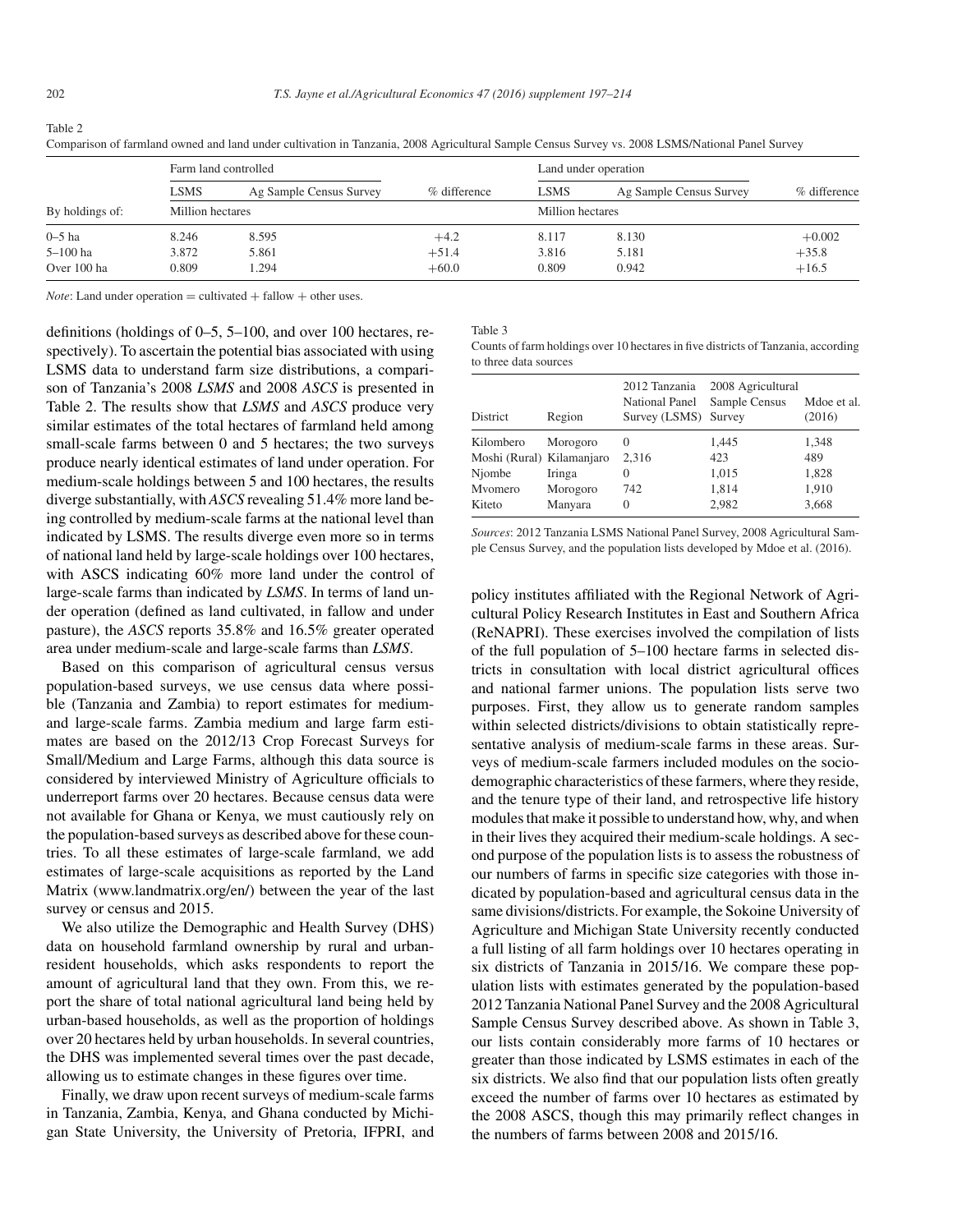

*Notes*: While we define large-scale holdings as those controlling over 100 hectares and Ministry of Agriculture data for holdings at 2000 were collected according to this definition, the Land Matrix only reports large-scale holdings over 200 hectares. Therefore, the current area controlled by farms over 100 hectares is likely to be slightly higher than reported here. *Sources*: Large-scale area owned/controlled is the sum of area under large-scale holdings according to data sources reported in Section 3, plus estimates of large-scale acquisitions between 2005 and 2015 from the Land Matrix. Data on area owned/controlled by small-scale and medium-scale

Fig. 2. Area owned/controlled by small-scale (0–5 ha), medium-scale (5–100 ha), and large-scale (*>*100 ha) farm holdings.

farms come from the sources reported in Section 3.

## **4. Changes in farmland ownership and control**

This section presents evidence documenting the rise in the medium-scale farm sector in Africa. While the evidence base is still patchy—drawing upon just a few countries—we do observe consistent changes along several key dimensions. This section first reports the proportion of farmland held by farms in the small-, medium-, and large-scale sectors according to the most recent surveys in each country. Second, we document changes in farm structure by comparing the most recent surveys with prior comparable surveys. Third, we describe the characteristics of medium-scale farmers, as drawn from our surveys of this group. Finally, we delineate the extent of control of rural farmland by urban-based households.

## *4.1. Share of land under small-, medium-, and large-scale holdings*

Fig. 2 reports the area of land owned by small-, medium-, and large-scale farms in Ghana, Kenya, Tanzania, and Zambia. Only in Kenya is a substantial majority of national farmland, 66.1%, under small-scale farms. In Ghana, Tanzania, and Zambia, the percentages of farmland held by farms 0–5 hectares is 46.4%, 54.0%, and 35.8%, respectively. The proportions of land under farms 5–100 hectares are 31.8% in Ghana, 19.0% in Kenya, 39.0% in Tanzania, and 52.9% in Zambia. The land controlled by medium-scale farms is in all cases greater than that controlled by large-scale farms, even after adjusting largescale estimates by accounting for recent foreign and domestic acquisitions according to the Land Matrix.

## *4.2. Changes in operated farmland by farm size category*

Table 4 reports the dynamics of farmland ownership patterns in the four countries. Because of the aforementioned unreliability of large-scale data and the lack of comparability in methods for multiple survey years, Table 4 is confined to examining changes among farms in the 0–100 hectare range using available population-based surveys.<sup>6</sup>

From the first three columns of Table 4, we see that the numbers of small-scale farms still vastly outnumber the numbers of farms over 5 hectares, and they continue to grow but at a relatively slow pace. The share of all farms under 5 hectares has declined from 92.1% to 84.5% in Ghana, and from 88.8% to 78.7% in Zambia. In Tanzania, the number of small-scale farms has stayed roughly constant. In Kenya, by contrast, the number of farms under 5 hectares has risen from 2.22 to 2.97 million between 1994 and 2006. Subdivision may have contributed to this trend, as the number of farms over 5 hectares has apparently declined precipitously over this period. With the exception of Kenya, the fastest growing segment of farms between 0 and 100 hectares is in the medium-scale sector, particularly in the farms of 20–100 hectares.

The last two columns of Table 4 show changes in the share of operated land accounted for by the various farm size categories. Here again we see a decline in the share of operated land in the 0–5 hectare range, with the exception of Kenya. In Ghana

<sup>6</sup> Note, as stated in Section 3, that the Tanzania data are based on the 2008 and 2012 LSMS/NPS data sets, which provide consistently structured questions on landholdings across years, despite the likelihood that they underreport the share of land under medium-scale holdings.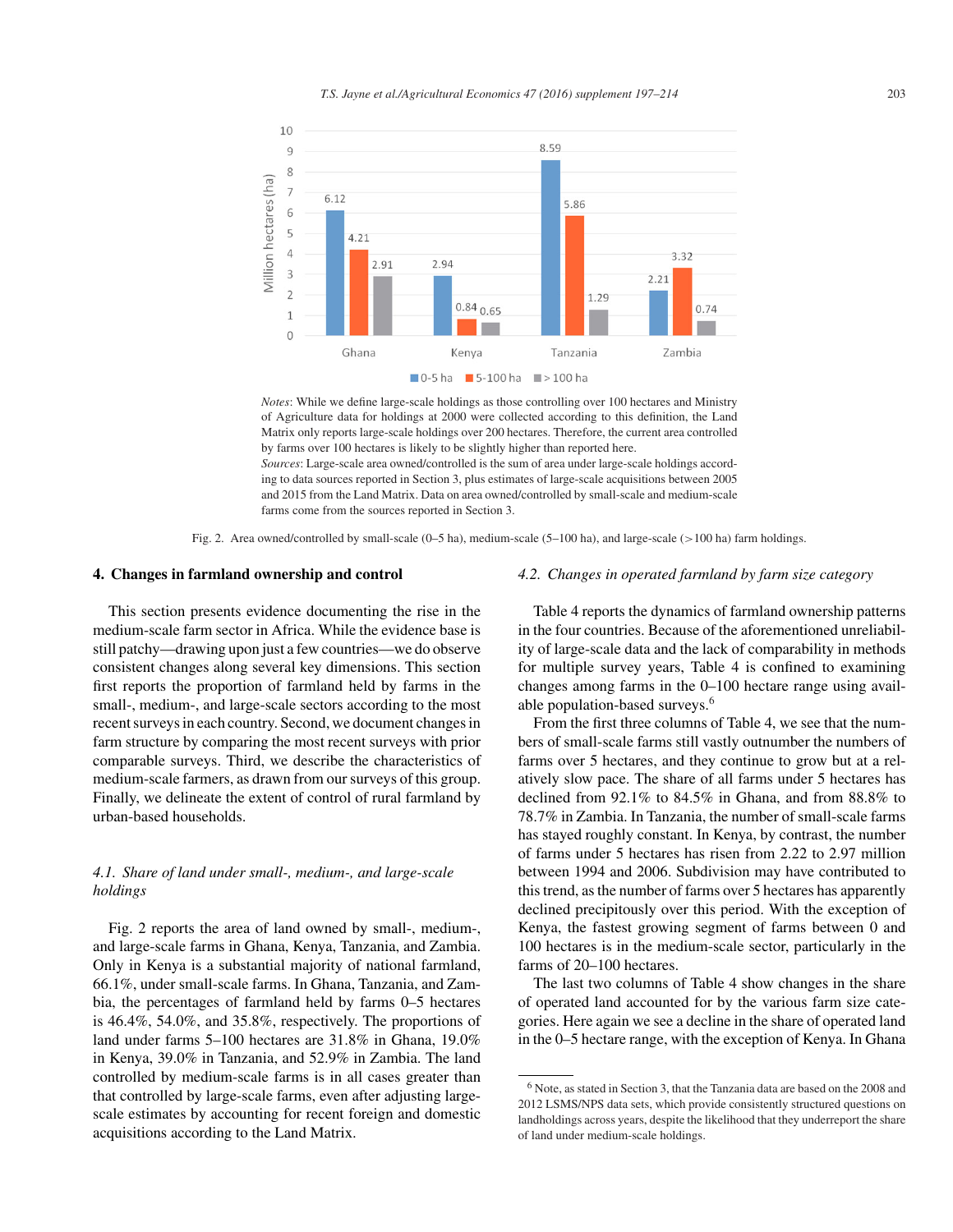#### Table 4

Changes in farm structure in Ghana (1992–2012), Tanzania (2008–2012), Zambia (2008–2014), and Kenya (1994–2006) based on official national survey data

| Number of farms (% of total) |                  |                  | % growth in number of farms<br>between initial and latest year | % of total operated land on farms<br>between 0-100 ha |       |
|------------------------------|------------------|------------------|----------------------------------------------------------------|-------------------------------------------------------|-------|
| Ghana                        | 1992             | 2012             |                                                                | 1992                                                  | 2005  |
| $0-5$ ha                     | 2,037,430 (92.1) | 2,792,201 (84.5) | 37.1                                                           | 60.7                                                  | 48.9  |
| $5-10$ ha                    | 116,800(5.3)     | 304,182 (9.2)    | 160.4                                                          | 17.2                                                  | 19.5  |
| $10 - 20$ ha                 | 38,690(1.7)      | 130,746 (4.0)    | 238.0                                                          | 11.0                                                  | 16.0  |
| $20 - 100$ ha                | 18,980(0.9)      | 78,520 (2.4)     | 313.7                                                          | 11.1                                                  | 15.6  |
| Total                        | 2,211,900        | 3,305,649        | 49.5                                                           | 100.0                                                 | 100.0 |
| <b>Tanzania</b>              | 2008             | 2012             |                                                                | 2008                                                  | 2012  |
| $0 - 5$ ha                   | 5,454,961 (92.8) | 6,151,035(91.4)  | 12.8                                                           | 62.4                                                  | 56.3  |
| $5-10$ ha                    | 300,511(5.1)     | 406,947(6.0)     | 35.4                                                           | 15.9                                                  | 18.0  |
| $10 - 20$ ha                 | 77,668(1.3)      | 109,960(1.6)     | 41.6                                                           | 7.9                                                   | 9.7   |
| $20 - 100$ ha                | 45,700(0.7)      | 64,588 (0.9)     | 41.3                                                           | 13.8                                                  | 16.0  |
| Total                        | 5,878,840        | 6,732,530        | 14.5                                                           | 100.0                                                 | 100.0 |
| Zambia                       | 2008             | 2014             |                                                                | 2008                                                  | 2014  |
| $0 - 5$ ha                   | 984,976 (88.8)   | 1,142,041 (78.7) | 15.9                                                           | 54.1                                                  | 38.8  |
| $5-10$ ha                    | 87,719 (7.9)     | 211,862 (14.5)   | 141.5                                                          | 19.6                                                  | 25.6  |
| $10 - 20$ ha                 | 29,197(2.6)      | 74,959 (5.2)     | 156.7                                                          | 13.3                                                  | 18.1  |
| $20 - 100$ ha                | 7,471(0.7)       | 22,584(1.6)      | 202.3                                                          | 13.0                                                  | 17.5  |
| Total                        | 1,109,362        | 1,451,446        | 227.2                                                          | 100                                                   | 100   |
| Kenya                        | 1994             | 2006             |                                                                | 1994                                                  | 2006  |
| $0-5$ ha                     | 2,217,706 (92.2) | 2,972,031 (98.8) | 34.0                                                           | 61.5                                                  | 72.0  |
| $5-10$ ha                    | 93,871 (3.9)     | 17,451(0.6)      | $-81.4$                                                        | 21.4                                                  | 2.3   |
| $>10$ ha                     | 92,498 (3.8)     | 19,493(0.6)      | $-78.9***$                                                     | 17.1                                                  | 22.7  |
| Total                        | 2,404,075        | 3,008,975        | 25.2                                                           | 100.0                                                 | 100.0 |

*Note*: Last two columns for Zambia are for land owned; Ghana, Kenya, and Tanzania are for operated farm size.

*Sources*: Ghana Living Standards Surveys 1992/3 and 20012/2013. Tanzania National Panel Surveys, 2008 and 2012. Zambia Ministry of Agriculture Crop Forecast Surveys, 2008/09 and 2014/15. Kenya Central Bureau of Statistics, *Welfare Monitoring Survey II, 1994: Basic Report* (Kenya: Central Bureau of Statistics, Office of the Vice-President and Ministry of Planning and National Development, 1996). Kenya National Bureau of Statistics, *Kenya Integrated Household Budget Survey 2005–2006* (Nairobi, Kenya: Kenya National Bureau of Statistics - Ministry of Planning and National Development, 2006).

\*\*\* For reasons explained in Section 3, we believe that the official Kenya data sets underreport farms over 10 hectares (see also footnote 8).

and Zambia, the proportion of operated land accounted for by medium-scale farms in the latest surveys now surpasses that accounted for by small-scale farms. If current trends in Tanzania are maintained, medium-scale farms will account for more operated land than small-scale farms by 2017. Comparisons of the two population-based data sets for Kenya once again show an increase in the importance of small-scale holdings in total operated farmland. However, even in Kenya the proportion of land operated by farms over 10 hectares has risen, from 17.1% to 22.7% of total operated land within the 0–100 hectare range. Findings from Table 4 generally indicate rapid change in farm size distributions in recent years and that medium-scale farms are much more important in Africa's evolving agricultural sectors than is conventionally understood.

In some countries at least, the rise of medium-scale farms seems to have been especially rapid since 2000. This is evident from earlier waves of GLSS survey data for Ghana and earlier Crop Forecast Surveys in Zambia, both of which show relatively slow growth in medium-scale farms prior to 2000. Similarly, Anseeuw et al. (2016) show that the

land controlled by medium-scale holdings (between 5 and 100 hectares) in three districts of Malawi has almost doubled between 2000 and 2015, from 2,544 hectares in 2000 to 4,726 hectares in 2015 (Fig. 3). Between 2005 and 2015, the land under medium-scale holdings has increased by 49.1%. If the trends documented in these three districts of Malawi provide a general indication of changes in landholdings in the country, Anseeuw et al. (2016) conclude that roughly 300,000 hectares has been newly acquired by medium-/large-scale holders since 2005, slightly more than 10% of the total area under cultivation in Malawi.<sup>7</sup> The apparent rise in medium-scale farms over the past decade in Malawi is truly remarkable in a country where the majority of rural people face acute land scarcity and where

<sup>7</sup> Note that Malawi's official Integrated Household Survey data do not indicate a rise in the proportion of farmland controlled by medium-scale farms, possibly because it only covers farms residing in customary tenure areas, which has declined over time from 87% of Malawi's land at Independence in 1964 to roughly 66% in 2014. These gaps are worrying indicators that policy makers and researchers are not able detect potentially major shifts in farmland ownership from existing and purportedly nationally representative data sets.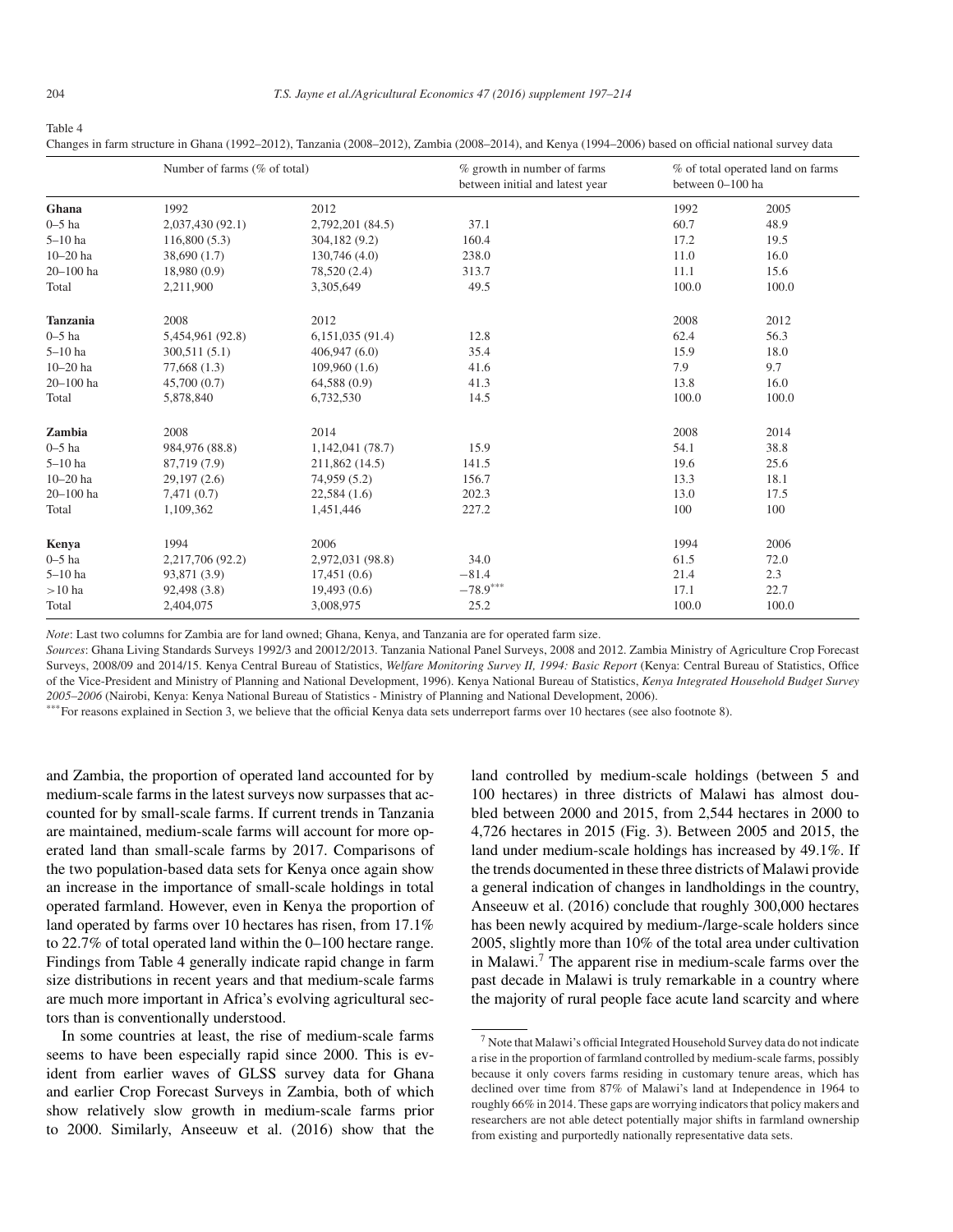

*Source*: Anseeuw et al. (2016), computed from medium-scale farm survey in Mchinji, Kasungu, and Lilongwe Districts undertaken by LUANAR, UP, and MSU (2014–2015).

Fig. 3. Cumulative land acquisitions by medium-scale holdings among sampled farms in Mchinji, Kasungu, and Lilongwe Districts, Malawi (ha per year).

rural household poverty is highly correlated with very small farm size (Jayne et al., 2003).

The rise of medium-scale farms has also led to a concentration of landholdings as defined by the Gini coefficient. In a study of Ghana, Kenya, and Zambia by Jayne et al. (2014), the landholding size Gini coefficients rose in all three countries, e.g., in Ghana from 0.52 in 1992 to 0.65 in 2005. A comparison of the 2008 versus 2012 NPS/LSMS data for Tanzania shows a similar rise in the Gini coefficients of various land ownership and operated farm size variables. While landholdings in most of Africa are not as concentrated as in Latin America, where Gini coefficients can be as high as 0.90, the Gini coefficients in the three African case studies are substantially higher than most Asian countries and appear to be rising over time (Jayne et al., 2003, 2014). Clearly, in all three countries, the idea of a unimodal and egalitarian farm structure within Africa's indigenous farming population has become outdated.

More information is needed on the extent to which mediumscale farms rent out their land to others. The Tanzania *ASCS* indicates that only 2.3% of the land held by rural households holding more than 10 hectares was rented out and that the landholding Gini coefficients are virtually unchanged after accounting for interhousehold redistributions of utilized land associated with rental markets.

## *4.3. Characteristics of medium-scale farmers*<sup>8</sup>

Who are these new entrants to the sector? Conceptually, we might start by defining two main types of medium-scale farmer: members of local rural communities who started as small-scale farmers and successfully expanded their operations

into medium-scale status, and those who primarily lived outside the area and acquired land either through purchase or agreements with traditional authorities. We refer to the first group as representing cases of*successful small-scale expansion* into medium-scale farming. The characteristics of those farmers are typically quite different from *investor farmers—*what Sitko and Jayne (2014) refer to as "lateral entry" into agriculture who buy or negotiate for land (usually from customary authorities) using capital earned from nonfarm or civil service employment or as part of a government land development program.<sup>9</sup>

Our "life history" surveys of medium-scale farmers indicate that the growth of medium-scale farms in most areas examined so far is driven by relatively wealthy investor farmers many of whom reside in urban areas. Studies in Zambia, Malawi, and Kenya indicate that medium-scale farmers are about 60% urban-based and 35% rural-based "elites."<sup>10</sup> Only 5% of medium-scale farms are the result of smallholder expansion (Jayne et al., 2014; Muyanga, 2013; Sitko and Jayne, 2014). Table 5 presents descriptive information on "life history" surveys of medium-scale farmers in several countries (drawing from Muyanga, 2013 and Sitko and Jayne, 2014). Table 5 reveals that these medium-scale famers are

<sup>8</sup> Parts of this section draw on Jayne et al. (2014).

<sup>9</sup> Examples of the latter include the recent "block farm" programs in Ghana and Zambia. In Zambia's case, the government has negotiated with chiefs to transfer roughly one million hectares of customary land to the state for development of nine block farms, containing a large nucleus farm surrounded by roughly 350 private farm holdings on 86,000 hectares, the majority of holdings being between 25 and 500 hectares. See http://www.afdb.org/en/projectsand-operations/project-portfolio/project/p-zm-aac-005/ (last accessed July 15, 2016).

<sup>&</sup>lt;sup>10</sup> We use this term as shorthand for people who, according to the life history surveys, started out with considerably larger landholdings than the majority of rural people and whose parents tended to be relatively affluent and prominent people in the community (e.g., chiefs, government officials).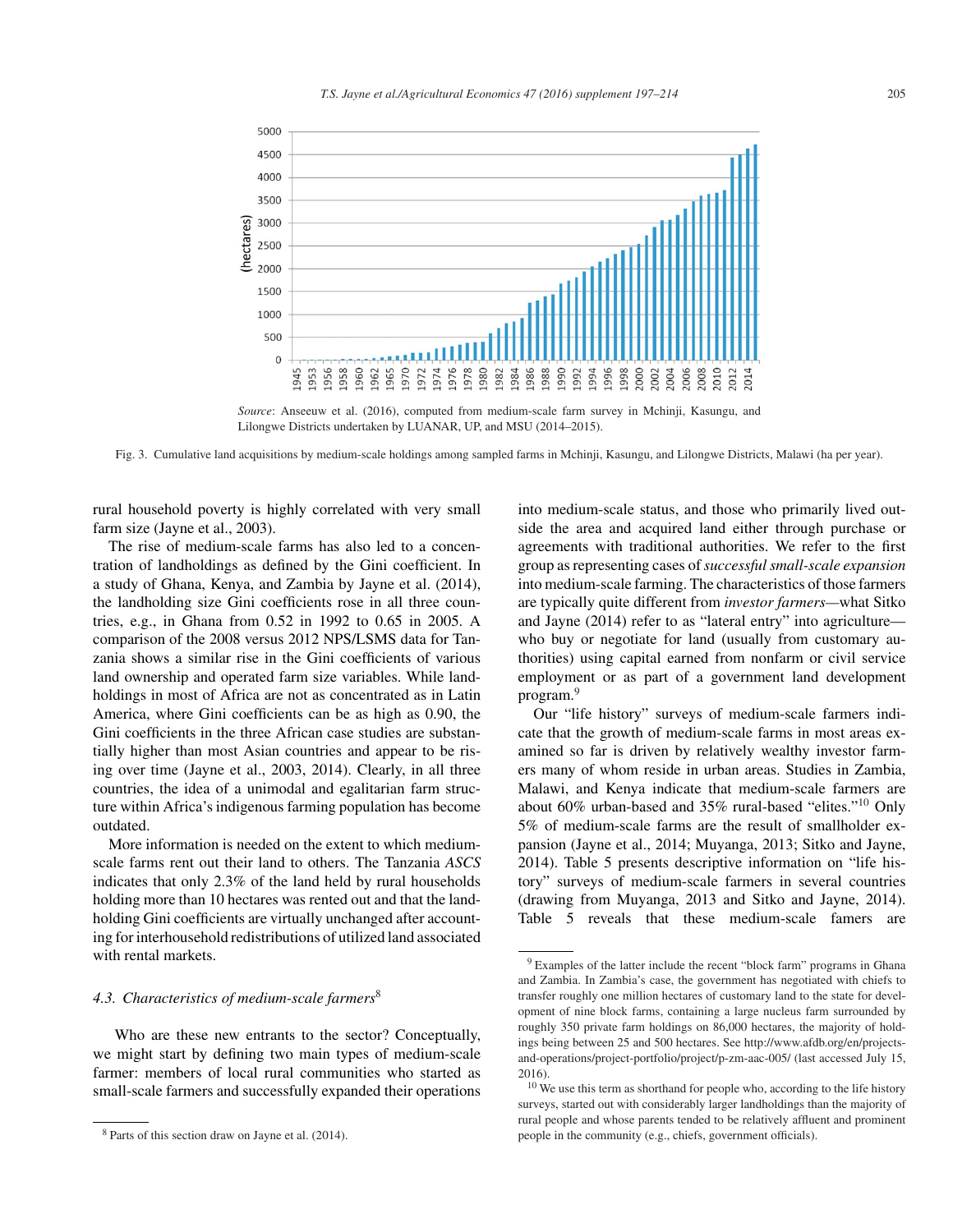| . .<br>۰,<br>×<br>۰.<br>×<br>٠ |  |
|--------------------------------|--|
|--------------------------------|--|

Characteristics of medium-scale farmers

|                                                                   | Mode of entry into medium-scale farming status    |                                                               |                                                   |                                                               |
|-------------------------------------------------------------------|---------------------------------------------------|---------------------------------------------------------------|---------------------------------------------------|---------------------------------------------------------------|
|                                                                   | Zambia-                                           |                                                               | Kenya-                                            |                                                               |
|                                                                   | Growth from small-scale<br>farming<br>$(n = 118)$ | Acquisition of land from<br>nonfarm employment<br>$(n = 164)$ | Growth from small-scale<br>farming<br>$(n = 120)$ | Acquisition of land from<br>nonfarm employment<br>$(n = 180)$ |
| % of cases                                                        | 42                                                | 58                                                            | 40                                                | 60                                                            |
| $%$ men                                                           | 92.9                                              | 91.4                                                          | 82.5                                              | 80.0                                                          |
| Year of birth                                                     | 1966                                              | 1960                                                          | 1945                                              | 1947                                                          |
| Years of education of<br>head                                     | 8.2                                               | 11.0                                                          | 7.5                                               | 12.7                                                          |
| Have held a job other<br>than as a farmer $(\% )$                 | 32.9                                              | 100.0                                                         | 17.5                                              | 83.3                                                          |
| Formerly or currently<br>employed by the<br>public sector $(\% )$ | 5.8                                               | 59.6                                                          | 12.5                                              | 56.7                                                          |
| Initial landholding<br>size when started<br>farming (ha)          | 28.8                                              | 106.6                                                         | 14.0                                              | 22.6                                                          |
| Current landholding<br>size (ha)                                  | 38.2                                              | 74.9                                                          | 32.7                                              | 50.1                                                          |
| % of land currently<br>under cultivation<br>Decade when land      | 46.9                                              | 24.7                                                          | 54.1                                              | 46.6                                                          |
| was acquired                                                      |                                                   |                                                               |                                                   |                                                               |
| 1969 or earlier                                                   | 3.9                                               | 1.1                                                           | 29                                                | 6                                                             |
| 1970-79                                                           | 6.7                                               | 5.1                                                           | 24                                                | 18                                                            |
| 1980-89                                                           | 14.8                                              | 7.4                                                           | 20                                                | 20                                                            |
| 1990-99                                                           | 32.2                                              | 23.8                                                          | 18                                                | 32                                                            |
| 2000 or later                                                     | 42.0                                              | 63.4                                                          | 9                                                 | 25                                                            |

*Sources*: Sitko and Jayne (2014), Muyanga (2013).

predominantly men; their primary jobs were in the nonfarm sector, the majority of these being in civil service employees. Many of these farmers live in urban areas, are relatively well educated, and are current or former government employees. Most of these urban-based emergent farmers financed their land acquisitions from nonfarm income. The majority in Zambia acquired their farms after the age of 40. Using their savings from their nonfarm jobs, they were able to acquire farms and enter farming during their mid-life stages. This profile fits roughly 60% of the sampled medium-scale farmers in Kenya and 58% in Zambia. A smaller but still important category of mediumscale farmer is relatively privileged rural-born men who were able to acquire large landholdings as they started out their careers. Only in Chapoto et al.'s (2013) study of Northern/Central Ghana did a significant proportion of medium-scale farmers start out with less than five hectares of land. The Ghana findings provide at least some room for optimism that small-scale farmers can expand into commercialized medium-scale stature under favorable land access conditions.

What is less clear is the productive orientation of the mediumscale entrants. We do observe that, at least in Kenya, Malawi, and Zambia, larger farm sizes are inversely related to the share of land operated (defined as land under crops, pasture, and fallow) (Muyanga and Jayne, 2016; Sitko and Jayne, 2014). Based on the Tanzanian ASCS, for example, farms over 20 hectares utilized only 29% of their land for crops, 29% for pasture, and 23% for fallow, whereas farms under five hectares utilized 81% of their land for crops, 1% for pasture, and 10% for fallow. At the same time, however, we observe that medium-scale farms are responsible for an increasing share of the national marketed crop surplus in some countries (e.g., Hichaambwa and Jayne, 2014). Widespread anecdotal reports from private agribusiness company officials also suggest that medium-scale farms are driving new investments by large grain trading companies, suppliers of mechanization equipment, and other agribusiness investments.

## *4.4. Rise in share of national farmland controlled by urban-based households*

In addition to changes in farm structure, there appear to be important changes taking place in the locus of control of farmland. DHS data reveal some surprising facts about the importance of agricultural land held by households residing primarily in urban areas. Among the African countries for which data are available for multiple survey years, households whose primary residence is urban control from 6.5% to 32.7% of total national agricultural land (Table 6). In the DHS data, respondents' landholdings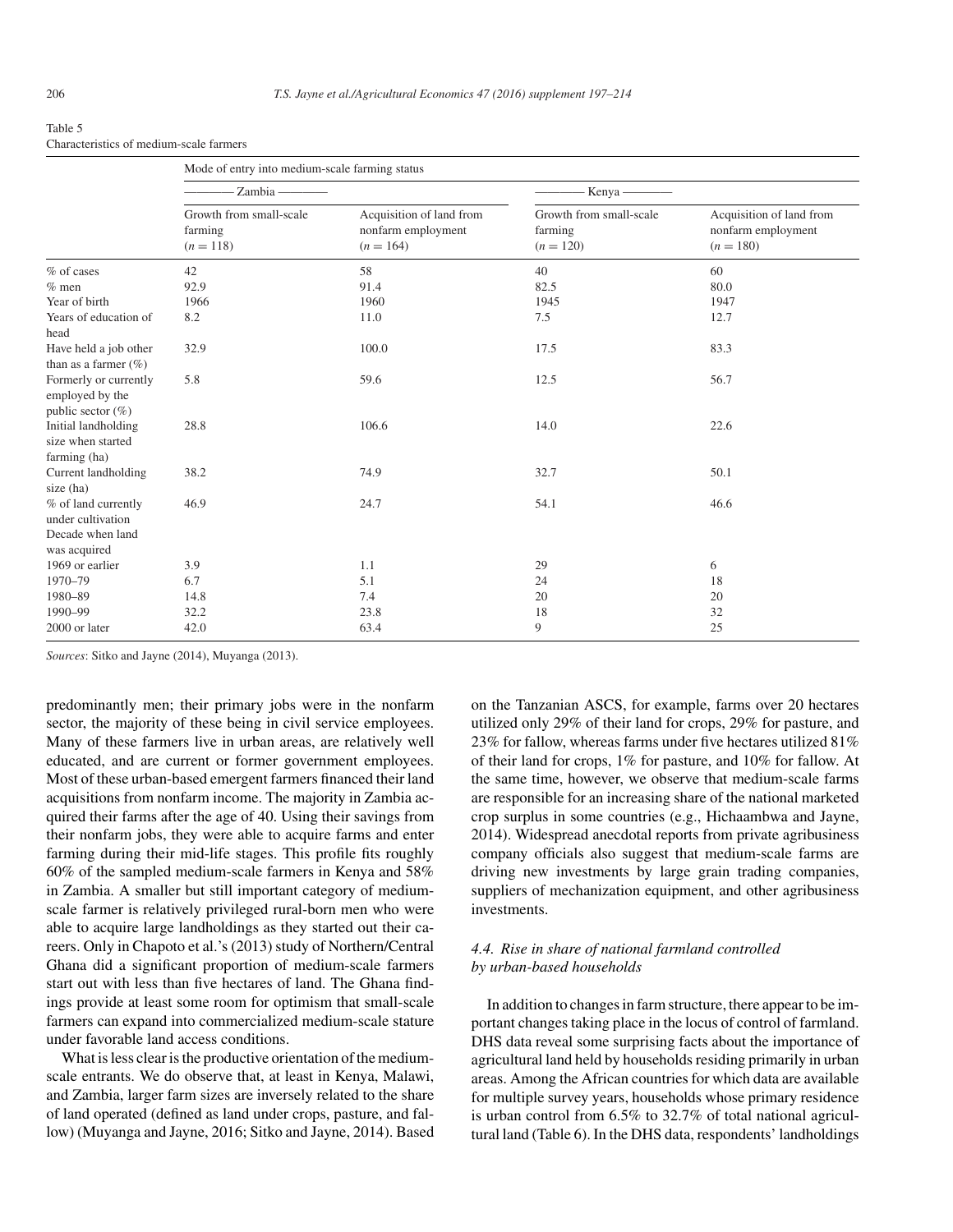| reflictuudi lahulolulig uistrivation pauerns (Demographic and Fleath Surveys, various years) |        |        |       |        |                     |        |          |       |                     |        |
|----------------------------------------------------------------------------------------------|--------|--------|-------|--------|---------------------|--------|----------|-------|---------------------|--------|
|                                                                                              | Ghana  |        | Kenva |        | Malawi <sup>*</sup> |        | Tanzania |       | Zambia <sup>®</sup> |        |
|                                                                                              | 2008   | 2014   | 2009  | 2014   | 2004                | 2010   | 2005     | 2010  | 2007                | 2014   |
| $n =$ households                                                                             | 11.777 | 11.835 | 9.057 | 36,430 | 13.664              | 24.825 | 9.735    | 9.623 | 7.164               | 15,920 |
| % of urban HHs owning agricultural land                                                      | 23.4   | 21.9   | 35.3  | 47.7   | 31.4                | 38.6   | 41.7     | 37.9  | 27.4                | 24.8   |
| % of rural HHs owning agricultural land                                                      | 66.7   | 58.7   | 78.1  | 79.2   | 86.6                | 87.4   | 92.3     | 87.4  | 88.3                | 88.1   |
| % of HHs (nationally) owning agricultural land                                               | 46.0   | 38.5   | 67.0  | 66.0   | 77.4                | 79.3   | 79.0     | 74.5  | 67.2                | 61.7   |
| % of national landholdings held by urban HHs                                                 | 26.8   | 31.9   | 22.0  | 32.1   | 3.0                 | 6.5    | 11.8     | 32.7  | 16.8                | 22.0   |
| % of landholdings of 20 ha or more held by urban HH                                          | 36.9   | 42.7   | 34.3  | 41.2   | 1.2                 | 7.6    | 17.2     | 78.9  | 21.7                | 29.3   |

| Table 6                                                                                        |  |
|------------------------------------------------------------------------------------------------|--|
| Agricultural landholding distribution patterns (Demographic and Health Surveys, various years) |  |

\*For Zambia, Malawi, and Kenya, landholdings over 95 hectares were reclassified as 95 hectares in the DHS data. For Ghana, landholdings over 38 hectares were represented in the DHS data as 38 hectares. These caps on the reported landholding size may result in underestimates of the land controlled by urban households. *Source*: Demographic and Health Surveys.

over a certain size are reported as a maximum size limit, generally 95 hectares (see notes under Table 3). Even with these truncations of reported data, the share of total agricultural land held by urban households was found to be surprisingly high in some countries, e.g., 32.1% in Kenya in 2014 and 32.7% in Tanzania. Moreover, the share of national agricultural land owned by urban-based households has risen in each of the five countries for which repeat data are available. The share of national farmland owned by urban-based households is particularly striking for landholdings over 20 hectares. For this category of farms, once again we see a discernible rise in the share of national farmland owned by urban households even over the span of a few years.

### **5. Causes of the rise of domestic investor farms**

African "elite" farmers have been referenced since preindependence times, often promoted by "master farmer" programs instituted by colonial governments to promote agricultural development in African farming areas (Anseeuw et al., 2016). In the post-independence period, redistribution of white settler farms also gave rise to a small class of medium- and largescale African farmers in countries such as Kenya and Zimbabwe  $(Lipton, 2009).$ <sup>11</sup> In other countries, post-independent governments allocated land to minions to entrench political control and serve patronage objectives, which nurtured the development of an "estate farm" sector, for example, by the Banda government in Malawi (Anseeuw et al., 2016).

Hence, while acknowledging that medium-scale African farms have existed for decades, this study documents the rapid rise of medium-scale "investor farmers" since roughly 2000. This phenomenon appears to be associated with several recent developments: (i) the rise in global food prices since 2005; (ii) the related development of markets for agricultural inputs

and mechanization; and (iii) a shift in the emphasis of agricultural programs and land policies in some countries favoring commercialized agriculture, which has often been correlated with (iv) the post-structural adjustment multiparty democratic process in many countries that has enabled farm lobby groups to gain greater voice in articulating the interests of "emergent farmers," many of whom are medium-scale in their operations. There is considerable cross-country variation in these factors, warranting caution against overgeneralization. Yet in the set of countries examined in this study, most of these factors appear to be salient.

## *5.1. Higher global food prices*

Food prices in Africa rose substantially after the global food price surge of 2007/08.<sup>12</sup> This has fueled an increase in demand for farmland as both global and domestic investors recognized that quality farmland in parts of Africa was undervalued.<sup>13</sup> The sustained agricultural productivity growth that many African countries have experienced in the recent period of high local and world food prices (e.g., Brooks, 2015) also suggests that new land acquisitions during this period reflect perceptions of the profitability of agriculture as a business for those able to mobilize sufficient land, capital, and management expertise. Reductions in trade barriers in some African countries have enabled domestic food prices to be better aligned with import parity conditions compared with earlier years (Anderson and Masters, 2007). While foreign investor interest in African farmland during the recent period of high food prices has been a feature of the "land grab" narrative for several years now

<sup>11</sup> Toye (1992) was among the first to note that many state officials, especially in East and Southern Africa, have become large farmers with a stake in forwarding the case for selective agricultural subsidies and continued state involvement in the distribution of inputs on credit, and price supports for farm commodities.

<sup>12</sup> Even though 2015 has witnessed a sharp fall in global food prices, the international prices of maize, rice, and wheat in early 2015 adjusted by two different global deflators (the U.S. GDP deflator and the global Manufacturing Unit Values Index) are still roughly 42%, 48%, and 35% higher in 2015 than their averages between 1995 and 2005. Maize, rice, and wheat prices over the 2007–2015 period are 68%, 66%, and 55% higher than their inflation-adjusted 1995–2015 averages (based on World Bank Pink Sheet data).

<sup>&</sup>lt;sup>13</sup> Land rental fees in high-potential areas of Kenya, for example, have quadrupled between 2004 and 2014, rising more rapidly than wage rates or other inputs into agricultural production (Muyanga and Jayne, 2016).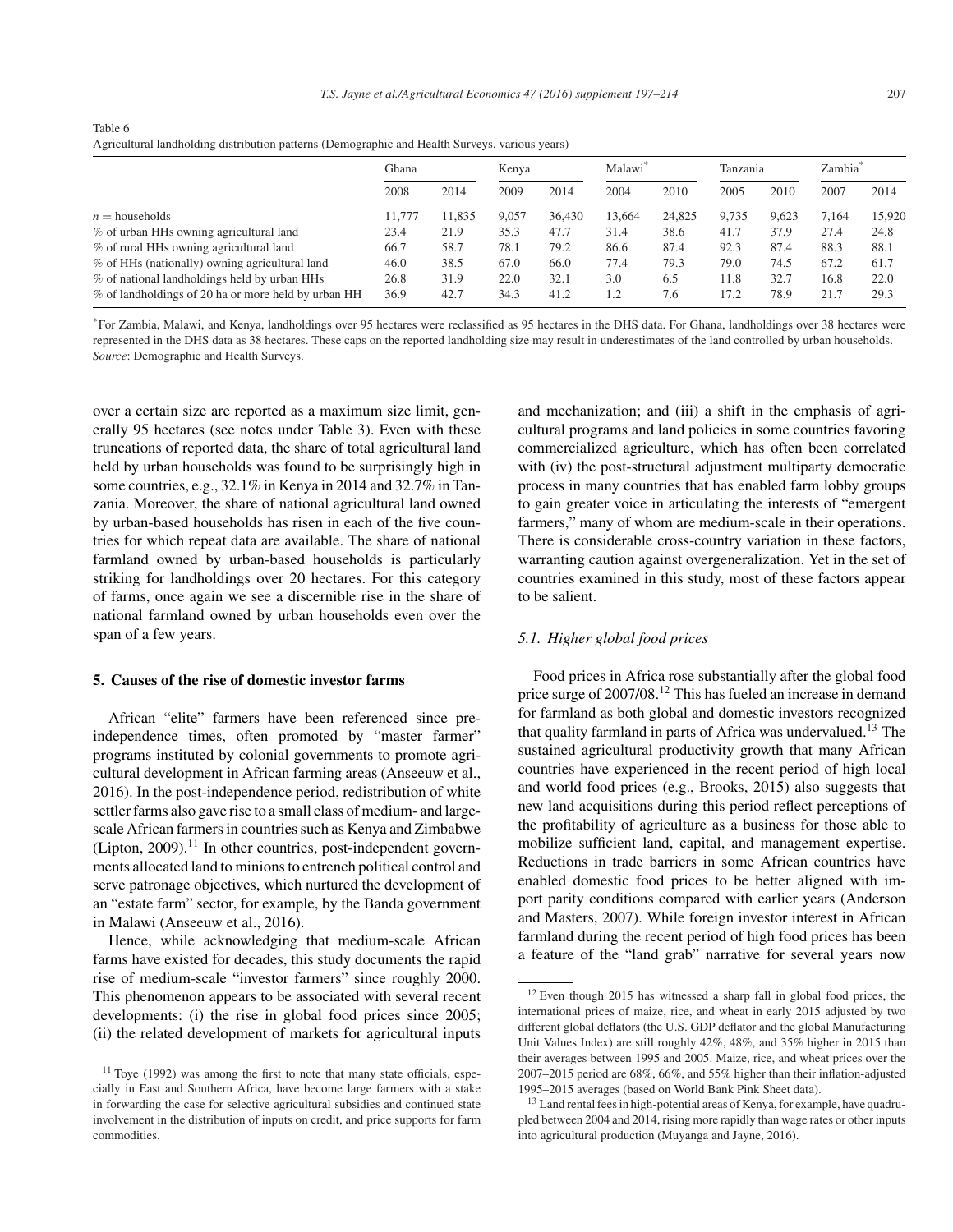(e.g., Deininger and Byerlee, 2011), the same motivations may equally well apply to the rising interest in African farmland by domestic investors.

### *5.2. Improved access to inputs and technology*

In many parts of the region, investment conditions appear to be improving for commercially-oriented agriculture (Deininger and Byerlee, 2011). The Maputo Declaration of 2003 galvanized African governments' commitment to re-investing in agriculture. Many forms of increased government spending to agriculture were in the form of subsidies (inputs, the resurgence of marketing board operations offering high prices for strategic crops, block farms), much of which could be captured disproportionately by relative large and commercialized African farmers (Mason and Jayne, 2013; Pan and Christiaensen, 2012). Higher agricultural prices and rapidly growing urban markets also stimulated improvements in input supply chains and markets for mechanization services.

## *5.3. Relative profitability of larger-scale farming*

A third cause of the rise of domestic investor farms is that they appear to constitute a scale of farming that is more profitable for the owner/operator, and which may therefore out-compete small-scale farming for arable land. Larger farms may have advantages with respect to the market as well as with respect to navigating both customary and statutory land institutions to access land. Regarding market advantages, the net revenue produced on the farm per family adult is clearly higher on larger farms compared to small-scale farms (Nkonde et al., 2015; Muyanga and Jayne, 2016). Especially since the rise of world food prices in the mid 2000s, the profitability of commercial farming has increased and this has been associated with the increase in land acquisitions in the region. In prior decades, constraints on access to capital, needed inputs, and management expertise (along with generally lower real agricultural prices) may have limited the ability and incentives of local entrepreneurs and civil service people to venture into commercial agriculture.

These points are not necessarily inconsistent with the literature on the inverse farm size–productivity relationship (IR). The IR literature generally shows that small farms are more efficient per unit land in Asia and Africa (e.g., Carletto et al., 2013; Larson et al., 2012; Lipton, 2009).<sup>14</sup> However, the IR literature generally compares farms of a limited farm size range, generally between 1 and 10 hectares and to our knowledge has never utilized African data to analyze the efficiency of farm sizes of the magnitude commonly being acquired by domestic investors in Africa. Nkonde et al. (2015) and Muyanga and Jayne (2016) find that while there are relatively small differences in the net value of crop output per cultivated hectare between 2, 20, and 50 hectare farms, the profits (net value of output to the owner/operator) are overwhelmingly in favor of the relatively large farm. The main factors limiting further expansion in the scale of operation according to the domestic investors themselves are management know-how, inability to find trustworthy managers who will run the farm on their behalf without dipping into the profits, access to capital to expand operations, and in some cases not wanting to become so large as to arouse jealously and conflict within the local community (Nkonde et al., 2015; Muyanga and Jayne, 2016). Therefore, as long as global and local food prices remain favorable, and with continued development of agricultural value chains and rapid population growth in the region, both domestic and international investors may continue to put upward pressure on the demand for, and price of, farmland in many parts of Africa, especially as the potential for farmland expansion in other regions of the world is increasingly limited (Headey, 2015).

#### *5.4. Farm lobbies and union capture*

After roughly a decade of often intense struggle between African governments and international lenders over the course of agricultural policy between 1985 and 1995, local interests regained control over the policy agenda starting in the early 2000s, often within nascent multiparty political systems. This often motivated parties to adopt populist stances offering greater tangible benefits to constituencies, such as input subsidies and support prices for local farmers in the name of food self-sufficiency.<sup>15</sup> These developments enhanced the voice and influence of national farmer unions that ostensibly lobbied for the interests of the farming community. However, farmers are not a homogeneous group and particular policies affect them in different ways. For example, most small-scale farmers are buyers of staple grains, and hence are adversely affected (at least in the short run) by marketing and trade policies that raise food prices. By contrast, most medium- and large-scale farms are grain sellers. Farmer unions in some countries lobby forcefully for a system of agricultural subsidies that channel the majority of public expenditures to agriculture for their benefit (Binswanger et al., 1995). Most national farmer unions in the region support policies that raise food prices, promote the conversion of land from customary tenure to statutory land to promote access to land through market transactions, farm block programs, and input and credit subsidy programs that allow bigger farms to participate in the programs. Common rhetorical themes used to justify this position are that public support should go to "progressive" farmers who view "farming as a business" and have adequate access to capital. These positions tend to represent the interests of larger farmers, and at a minimum suggest the possibility that some of the national farmer

<sup>&</sup>lt;sup>14</sup> We may note that this result often rests on not counting family labor input, or valuing it at a very low wage rate.

<sup>&</sup>lt;sup>15</sup> For example, see the November 2014 special issue of Development Policy Review on "The Political Economy of Agricultural Policy in Africa."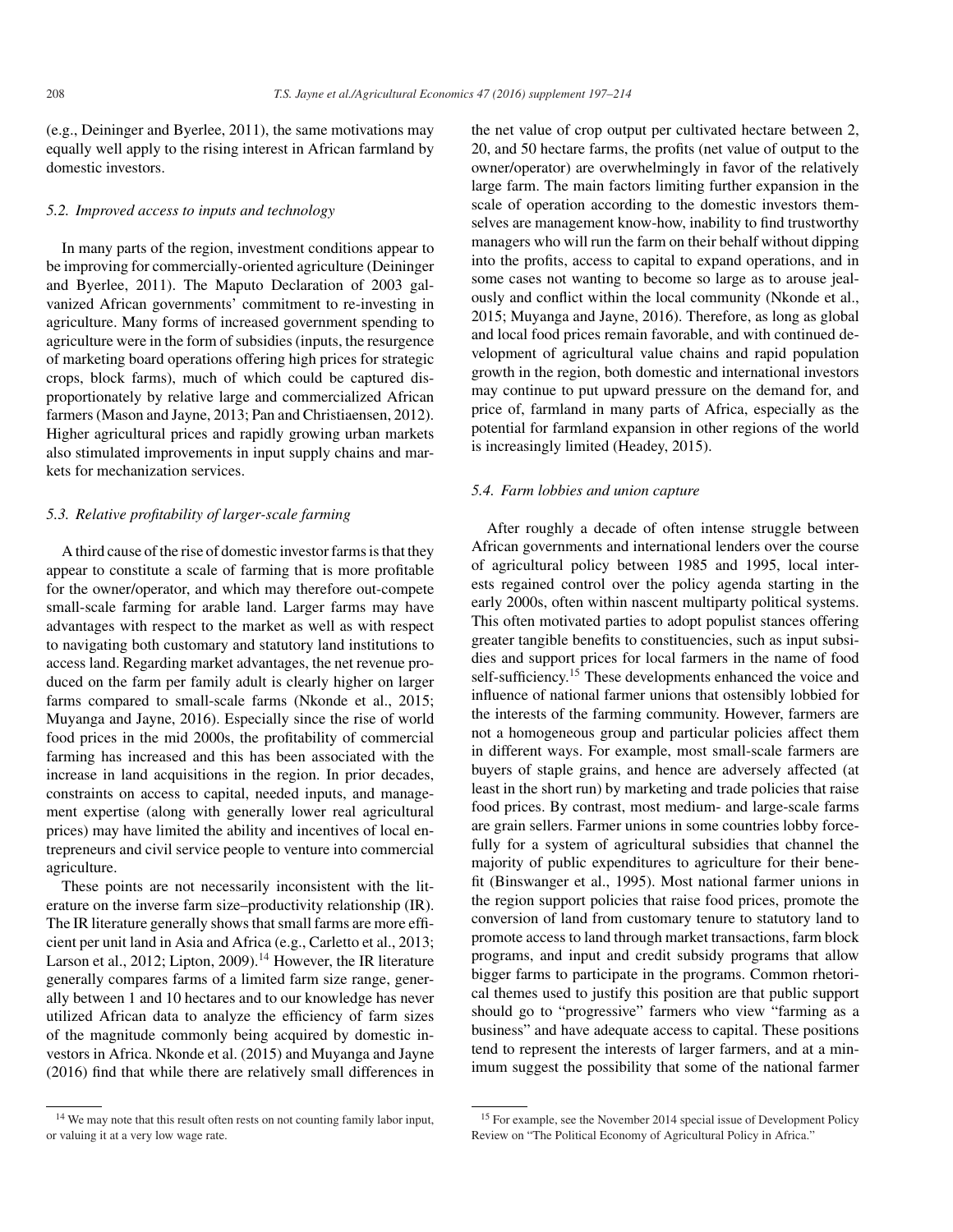unions have been captured by these interests (Sitko and Jayne, 2014; Toye, 1992).

Transfers of land from customary tenure to formal or informally privatized land appear to be associated with the rise of domestic investor farmers in at least some countries such as Zambia and Malawi. Where customary land institutions still exist, they appear to be increasingly utilized by wealthy outsiders as a means to acquire land (German et al., 2011). Negotiation with local authorities is often a relatively easy way for wealthy people to acquire land cheaply compared to buying land in statutory tenure areas where land values have already been bid up to market levels. This often (although not necessarily) results in a transfer of land from customary tenure (under the authority of chiefs or their representatives) to statutory tenure with freehold or long-term lease titles (German et al., 2011; Honig and Mulenga, 2016). One potential outcome of such trends is that less land is available as a birthright of future generations of people born in customary tenure areas.

## **6. Consequences of the rise of medium-scale investor farms**

Despite evidence of important changes taking place in farmland ownership patterns in Africa, the consequences of these changes are poorly understood. Little research on this topic might be understandable given that official agricultural statistics are often not well suited to detecting or accurately quantifying changes in farmland ownership or structure over time. As a result, the evidence base for quantifying the impacts of changing farm structure is weak, yet the following patterns appear to be emerging: (i) evolving land markets and land governance institutions, with an associated shift in local power from chiefs to state authorities; (ii) changes in rural–urban multiplier effects resulting from agricultural productivity growth; (iii) increased concentration of the marketed surplus for some food crops; (iv) changes in service provision and technologies along agricultural value chains, including the increased use of farm mechanization; and (v) rising land scarcity for smallholders.

## *6.1. Evolution of land markets and governance institutions*

Land sales markets are now developing as more land is converted from customary to statutory tenure (Holden et al., 2009). Perhaps linked with this, a large proportion of land in some countries has shifted over time from customary land, controlled by traditional authorities, to statutory tenure systems with formal title. In Malawi, 87% of the country's total land was customary land at independence but this has declined to 66% in 2014 (Anseeuw et al., 2016). In Zambia, the proportion of the nation's land under customary tenure is widely acknowledged to be declining and is almost certainly smaller than frequently cited statistics indicate (Honig and Mulenga, 2016; Sitko and Chamberlin, 2016). Already, about 10% of the land within Zambia's smallholder sector is titled (Sitko and Jayne, 2014).

Land rental markets appear to be developing rapidly. Evidence to date indicates that rental markets are transferring land from relatively large to small farms (Deininger et al., 2015), although the quantity of land redistributed through rental markets is normally a tiny fraction of total land owned. Computed Gini coefficients of operated farm size tend to be negligibly smaller than Gini coefficients of land ownership from the same data sets (Deininger et al., 2015; Jin and Jayne, 2013). However, this may change with time as market access conditions improve. The broader general equilibrium effects of the rise of land rental markets in parts of Africa would be an important area for further research.

A major policy question here is how the "modernization" of land institutions is affecting access to land by local rural communities that contain the vast majority of smallholder farmers. There is some evidence that land rental markets may be improving access to land by the relatively land poor (Jin and Jayne, 2013; Chamberlin and Ricker-Gilbert, 2016). However, there are major concerns that land sales markets and the alienation of land from customary tenure systems (through title conversion) are improving relatively wealthy investors' access to land at the expense of the smallholder majority. There are both static and longer-term considerations: displacement of local people in the process of domestic investor land acquisitions appears to be a problem in some areas (e.g., in Anseeuw et al.'s Malawi study, where 39% of the medium-scale farm acquisitions were reported by the respondent to entail some dispossession of former claimants) but not in Chapoto et al.'s (2013) study of Northern/Central Ghana. Land transferred to private titled land can no longer be allocated as an inheritance to people living in customary tenure areas. A greater portion of land converted to statutory land tenure may make it more difficult for rural-born people to acquire land in the future and hence increase the rate at which young people born in rural areas must migrate to seek work elsewhere (Bezu and Holden, 2014). Today's land deals affect tomorrow's livelihood options.

## *6.2. Multiplier effects and rural growth*

The rise of medium-scale farms in the region produce complex impacts likely to vary substantially across countries and pose major difficulties for quantitative *ex ante* assessment. Woodhouse (2003), over a decade ago, documented cases of land scarcity leading to land markets and a consequent reallocation of land from local people to commercially oriented buyers. There are obvious income-distributional effects when land is reallocated from a unimodal small-scale structure to a large-farm structure, including the conversion of many former owner-operators controlling their means of production into wage laborers, thereby creating producer surplus for a large owner-operator and the release of surplus agricultural labor to other sectors. To the extent that nonfarm employment opportunities and access to education are favorable, the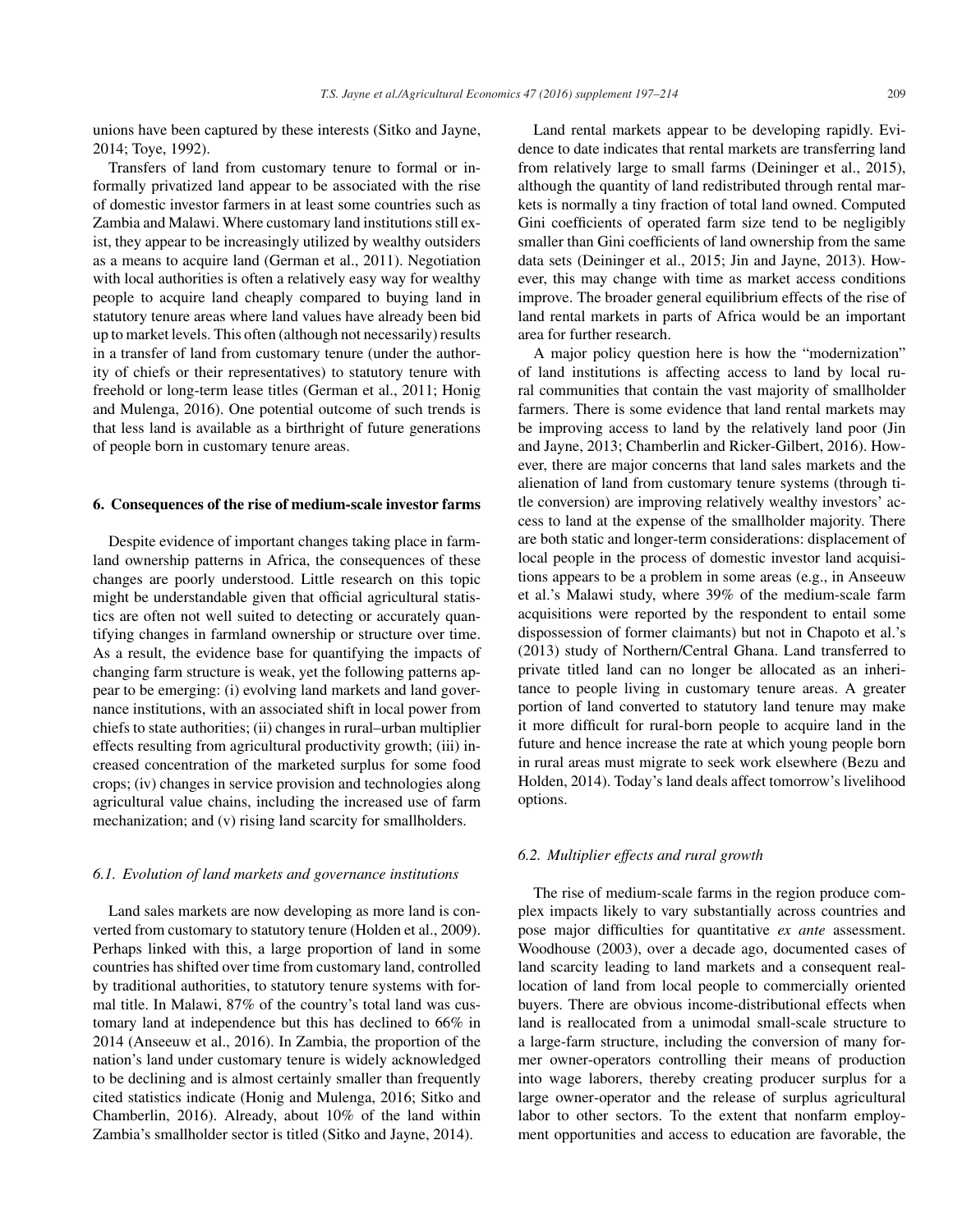negative consequences of such a scenario could be overcome through broader economic transformation processes. Of course, these favorable dynamics have yet to reach many areas of Africa.

The conversion of land from customary to statutory tenure as noted earlier may, other things equal, speed up the rate at which the work force shifts from farm to nonfarm sources of employment and encourage land to be transferred from less productive to more productive users (Holden, Otsuka, and Place, 2009). Bezu and Holden (2014) find that young people's probability of migrating to urban areas in search of jobs is inversely related to the amount of land owned by their parents and the number of siblings competing for their parents' land. Migration to towns and cities and from farm to nonfarm activities is generally found to be associated with a rise in average labor productivity (McMillan et al., 2014), but there is a limit to the degree of urban migration that is possible without saturating the nonfarm job situation,  $16$  and a recent study by McCullough (2015) indicates that farm and nonfarm returns to labor are already largely equalized after accounting for the greater number of work hours spent by laborers in nonfarm jobs. A better understanding of how changes in farmland ownership and land scarcity affect migration and the labor market, and how these effects vary between hinterland and well-connected rural areas, is a major area for future research.

Another important way of thinking about the multiplier effects of agricultural growth filtering through a changing farm ownership structure involves considering the implications of growing rates of nonlocal farm ownership and the spatial dimensions of these effects. Given that a sizeable minority of national agricultural land is controlled by households that are primarily based in urban areas, as shown in Table 6, it is possible that the relationship between agricultural growth and urban employment/income growth is growing stronger. Surveys of medium-scale farmers in Malawi and Zambia indicate that between 25% and 40% of the area under their cultivation is owned by absentee landholders living in urban areas (Jayne et al., 2014; Anseeuw et al., 2016). Extrapolating from these numbers, one could argue that a sizeable proportion of revenue from agriculture, despite being generated in rural areas, is spent in urban areas in these countries. Such a situation would generate potentially stronger agricultural multiplier effects on urban-based employment and income growth and weaker ones in rural areas. Collecting more accurate data on the spatial dimensions of expenditure patterns by medium-scale farmers (disaggregating between those based in rural and urban areas) would be an important step in more accurately understanding the potentially complex and variable multiplier effects stemming from the rise of this class of farms.

## *6.3. Rising land scarcity and reduced potential for smallholder expansion*

The conversion of land from customary to statutory tenure in the context of rising rural populations still largely dependent on customary land for their livelihoods may be hemming in the scope for area expansion by small-scale farmers, particularly in densely populated regions. Woodhouse (2003) refers to an "African enclosures" process in some areas. Rising land scarcity, in turn, may be contributing to forms of unsustainable land intensification such as elimination of fallows, increased cropping intensities with attendant soil mining, reduced crop rotations due to pressures to produce enough staple maize each year, and other forms of land degradation. It may be regarded as somewhat naïve to expect agricultural growth strategies in smallholder areas to rely exclusively on intensification pathways; historically and even in recent years, most of the region's agricultural growth has taken place via area expansion (Fuglie and Rada, 2013). Thus, a major concern is how changing farm structure may be affecting access to land by households residing in densely populated rural areas facing land scarcity.<sup>17</sup>

Of sub-Saharan Africa's total land area of 23.6 million square kilometers, estimates of the potentially available cropland (PAC) vary from 2.0 to 4.3 million  $km^2$  (Deininger and Byerlee,  $2011$ ) to  $1.0-1.5$  million km<sup>2</sup> (Chamberlin et al., 2014), to even less (Young, 1999). The concept of quantifying PAC has sometimes been criticized because land available for agriculture is somewhat elastic with respect to the price of food and energy (Hertel, 2011). But it is equally true that there are limits to how much land in any given country can be converted to cropland given fixed land endowments. By all estimates, PAC in sub-Saharan Africa is highly concentrated in 6–8 countries. Over 90% of the unforested land categorized as unutilized in sub-Saharan Africa is concentrated in 9 of the region's 54 countries (Chamberlin et al., 2014). The implications of this concentration is that surplus stocks are, at best, most easily available to agricultural populations already residing within those countries where such stocks are found. This excludes the vast majority of the region's agricultural populations, many of which are located within land constrained countries with limited access to surplus land in other areas (e.g., Malawi, Rwanda).

The upshot is that the observed patterns of expansion by medium- and large-scale emergent investors will likely exacerbate land access constraints by smallholders in many parts of the region, even outside of the obvious hotspots. Jayne et al. (2014) estimate that a sizable share of the remaining stock of unutilized arable land has already been claimed by nonlocal investors (both national and foreign) in Ghana, Kenya, and Zambia. While there is great heterogeneity within the region, we know that many countries will soon exhaust their land

<sup>16</sup> Except for urban economies that are mainly export oriented, which is atypical in Africa.

 $17$  Just 1% of Africa's rural land area contains 21% of its rural population, while 20% of its rural lands contain 82% of its rural people. The most densely populated 20% of Africa's lands contain 25 times more people than the least densely populated 20% (Chamberlin et al., 2014).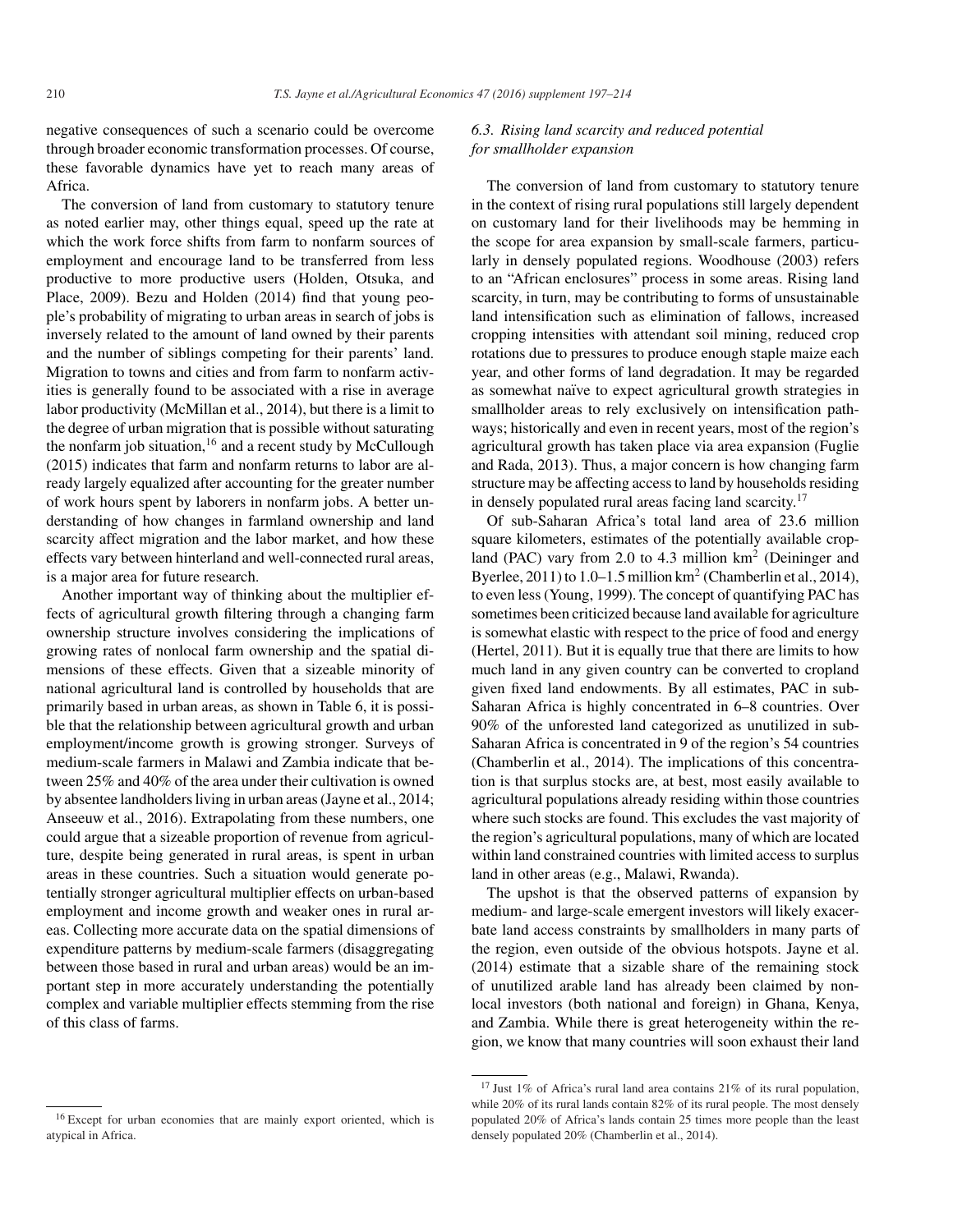## **7. Conclusions**

For decades, conventional perceptions of African agriculture were based on the premise of unimodal, small-scale farming systems. Severe land inequalities were well known to exist in former colonial settler economies such as Zimbabwe, Zambia, and South Africa, but even here the smallholder farm sectors were typically characterized as small and relatively unimodal and equitably distributed land holdings situated within a bimodal distribution of land between large- and small-scale farming sectors. However, despite wide recognition of the importance of agrarian structure in influencing the multiplier and poverty reducing effects of agricultural growth, surprisingly little attention has been devoted to quantifying land distribution patterns within Africa's farming sectors.

Our analysis suggests that major changes in farmland ownership and use may have been in motion over the past decade in parts of Africa. In each of the four countries examined (Ghana, Kenya, Tanzania, and Zambia), more land is today under the control of medium-scale farms (5–100 hectares) than those of foreign and domestic large-scale farms over 100 hectares put together. Moreover, the number of medium-scale farms is growing rapidly—much faster than small-scale holdings. In at least some areas, the majority of these farms are controlled by urbanbased investors or rural elites. The share of total operated farmland controlled by small-scale holdings under 5 hectares has been declining, quite rapidly in some cases, with the exception of Kenya. These trends mirror potentially associated trends in the conversion of land from customary to leasehold and freehold title (Sitko and Chamberlin, 2016; Anseeuw et al., 2016). Moreover, there is strong evidence that the concentration of landownership and use, as represented by the Gini coefficient, is rising in each of the four countries examined.

In short, there appears to be great dynamism in farmland ownership and farm size distribution patterns. One might consider that farmland use patterns are more important than farmland ownership patterns, but data indicate that the two do not vary much from one another because of the still relatively small share of total agricultural land under rental market arrangements (Deininger et al., 2015).

We do not yet know how generalizable these trends are across the region. However, it is probably safe to say that existing population-based data collection platforms are systematically underreporting a very dynamic segment of African agriculture: the medium-scale farms. While this omission is understandable, it has profound implications. Under the status quo, African governments cannot monitor, much less understand,

how farm structure is changing over time. Similarly, policy makers cannot adequately address such routine questions as the magnitude and location of marketed agricultural surplus. These questions are certainly important for guiding strategic policy decisions aimed at stimulating agricultural growth, reducing rural poverty, and managing strategic food reserves and trade policies.

Redressing this informational blind spot will require new modes of data collection and will certainly not be cost-free. We advocate for the expansion of agricultural sample census surveys, as was recently done in Tanzania, to better capture the magnitude, location, and other characteristics of this growth of medium and large farms that cannot be adequately captured via population-based LSMS-type surveys. We also advocate for the systematic collection of data on nonlocal land control, i.e., ownership or other usufruct rights over rural agricultural land held by urban or other nonlocally residing households. This will require new approaches to sampling, listing, and enumeration, as well as questionnaire designs that explicitly capture nonlocal holdings.

With better information in place, a number of key research questions become more easily assailable. For example, how does farm structure condition rural poverty, economic growth, and the interplay between the two? How is the net geographic shift in the locus of control of farmland—i.e., from rural to urban-based households—affecting development outcomes? What is the productive orientation of the majority of emergent farmers? What spillovers are there between investor farms and "traditional" smallholder farms in nearby areas? And how are changes in rural farmland ownership affecting private sector investments in agricultural value chains? While recent work has documented how changes in urbanization and consumer incomes are affecting investment in the downstream stages of the food systems (e.g., Reardon, 2015; Tschirley et al., 2015), our work suggests that downstream food systems dynamics may be greatly affected by changes in farmland ownership structure and the multiplier effects resulting from such changes (e.g., Sitko and Chisanga, 2016). Particularly relevant is our finding that a sizeable share of national agricultural land is controlled by urban-based households, many of whom are medium-scale investor farmers who may be altering the relationship between the location of agricultural growth and the strength and location of growth multipliers with the nonfarm economy.

## *7.1. Issues for future research: potential consequences of changes in farmland distribution*

Concentration of arable land resources may have profound consequences for both the pace and the nature of growth within rural economies. The seminal work of Johnston and Kilby (1975) and Mellor (1976) placed heavy emphasis on the importance of growth multipliers as drivers of the developmental process, i.e., the propensity to spend additional income, the nature of those expenditures, and their impacts within rural economies.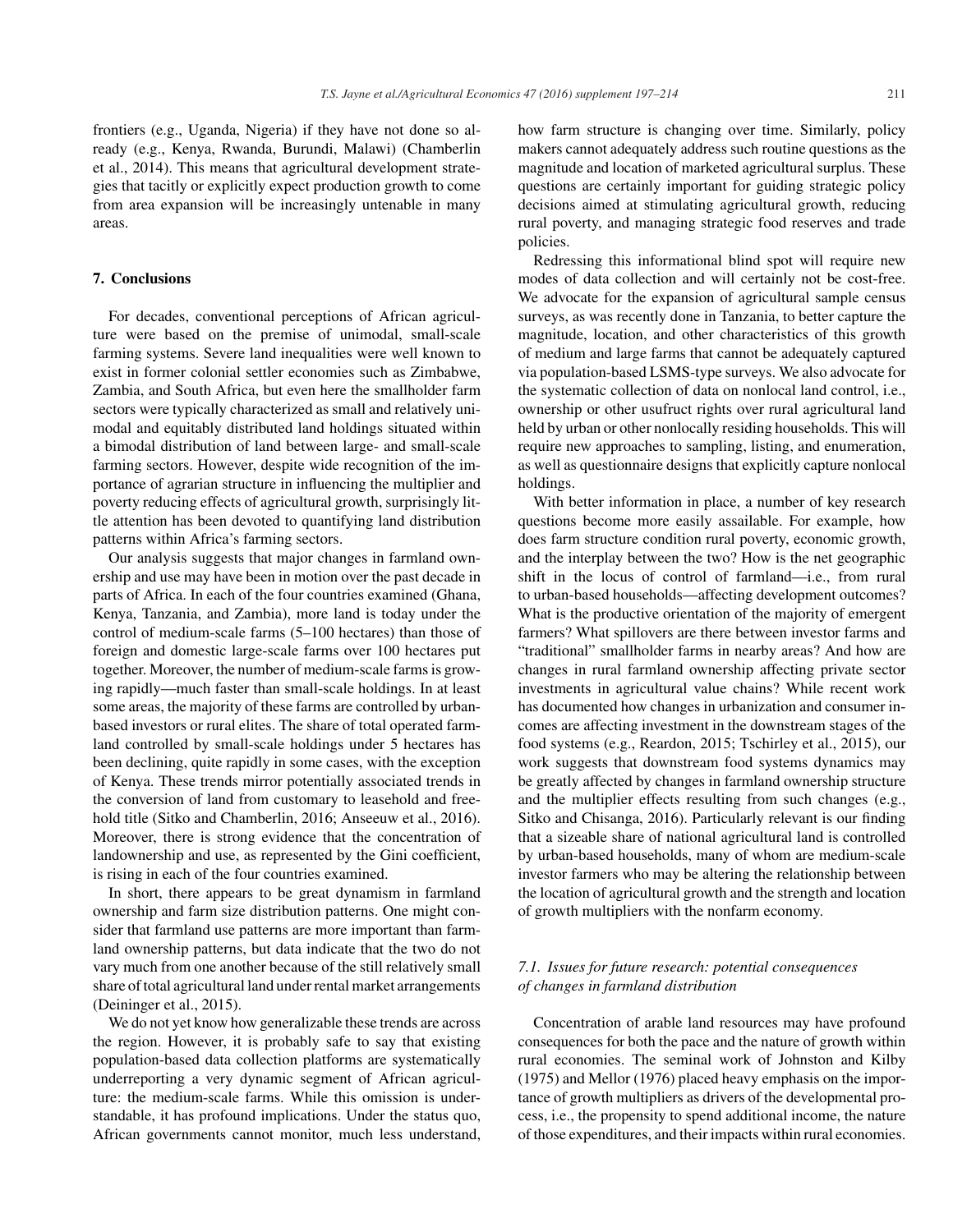Empirical work by Deininger and Squire (1998) and Vollrath (2007) have demonstrated that relatively egalitarian land distribution patterns have tended to generate more broadly based growth—and consequently higher rates of economic growth than in cases where land distribution was highly concentrated. The basic reason for this is that broad-based agricultural growth tends to generate greater second-round expenditures in support of local nontradable goods and services in rural areas and towns. These multiplier effects tend to be much weaker when the source of agricultural growth is concentrated in relatively few hands.

Recent studies have examined the strength of growth multipliers between agriculture and nonagriculture (e.g., Christiaensen et al., 2011). Many of these studies treat "agriculture" as sufficiently homogeneous across countries and within countries to allow estimation of the effects of agricultural growth on poverty reduction without reference to farmland distribution patterns. However, a wealth of agrarian structure research dating back to the 1960s and 1970s emphasized that how productive assets are distributed within communities affects rates of economic growth as well as the poverty-reducing effects of the growth that does occur (e.g., Binswanger et al., 1995; Johnston and Kilby, 1975; Lipton, 2009; Mellor, 1976). Ravallion and Datt (2002) found that the initial percentage of landless households significantly affected the elasticity of poverty to nonfarm output in India. Gugerty and Timmer's (1999) study of 69 countries found that, in countries with an initial "good" distribution of assets, both agricultural and nonagricultural growth greatly benefitted the poorest households with positive poverty reducing effects. In countries with a "bad" distribution of assets, however, economic growth was skewed toward wealthier households, causing the gap between rich and poor to widen. It is especially noteworthy that in this latter group of countries, agricultural growth was associated with greater increases in inequality than was nonagricultural growth.

Mellor, Johnston, Lipton, and others have clearly documented that productivity growth sufficient to produce a surplus on millions of small farms in Green Revolution Asia was crucial to structural transformation and rapid poverty reduction. They contrasted the Asian experience with parts of Latin America, which also achieved agricultural growth, but not in an inclusive way. *Latifundia* estates expanded production impressively in many cases while millions of small peasant farms remained mired in poverty and were often dispossessed of their land. A major lesson for Africa from these contrasting experiences of smallholder-led Asia and estate-led Latin America was that for agricultural growth to rapidly reduce poverty, it must be inclusive enough to generate strong growth multipliers to kick-start the processes of structural transformation.

Given the importance accorded to multiplier effects in these theoretical and empirical treatments of structural transformation, we propose that the lack of attention to farm structure in recent empirical studies of growth is problematic, particularly for sub-Saharan Africa. It is our contention that the nature (i.e., pace, inclusiveness, and poverty-reducing effects) of the

growth process in the region is fundamentally linked with the distribution of access to productive farmland. Jayne et al. (2003) showed that the distributions of farm size and farm household income were highly correlated in a number of sub-Saharan African countries, with more concentrated land distributions corresponding to more unequal asset bases and income distributions. Hichaambwa and Jayne (2014) use nationally representative data from Zambia to show that, even after controlling for other household assets and sociodemographic characteristics, initial farm size is a strong predictor of participation in markets, and thus of participation in market-based agricultural growth. Several studies (Mason and Jayne, 2013; Pan and Christiaensen, 2012; Ricker-Gilbert et al., 2011) show that larger and wealthier farmers disproportionately capture government input and output marketing supports. In short, there has been a growing corpus of evidence in recent years that farm size distributions are linked directly or indirectly to the means to participate in broader processes of agricultural growth. Thus, we may reasonably expect *a priori* that agricultural growth may produce different kinds of multiplier effects (with respect to location, strength, and distribution of benefits and costs) in areas with relatively high versus low levels of land ownership inequality.

The dynamic long-term effects of changes in the control over farmland and the means of agricultural production are ultimately empirical questions. At present, we can only speculate about these effects. In this article, we have emphasized one outcome that seems particularly likely: the multiplier effects generated from surplus agricultural production are likely to be attenuated—particularly for local rural economies—as greater shares of farm surplus are produced by fewer and relatively wealthier households, many of whom live outside the local community. To the extent that this is something we should be concerned about, then we should be paying closer attention to monitoring changes within Africa's farm sector and the forces that are shaping such changes.

## **Acknowledgments**

This study was presented at the 29th Triennial International Conference of Agricultural Economists, August 13, 2015, Milan, Italy. The authors acknowledge funding for this study from the Bill and Melinda Gates Foundation through the *Guiding Investments in Sustainable Agricultural Intensification in Africa* (GISAIA) grant at Michigan State University, and from the *Food Security Policy Innovation Lab*, funded by USAID's Bureau for Food Security. This article has benefited from the thoughtful comments of David Atwood, Hans Binswanger, Duncan Boughton, Derek Byerlee, Klaus Deininger, Grahame Dixie, Joaquim Bento de Souza Ferreira Filho, Derek Headey, Munguzwe Hichaambwa, Jikun Huang, Sarah Lowder, Will Martin, Will Masters, John Mellor, and three anonymous reviewers.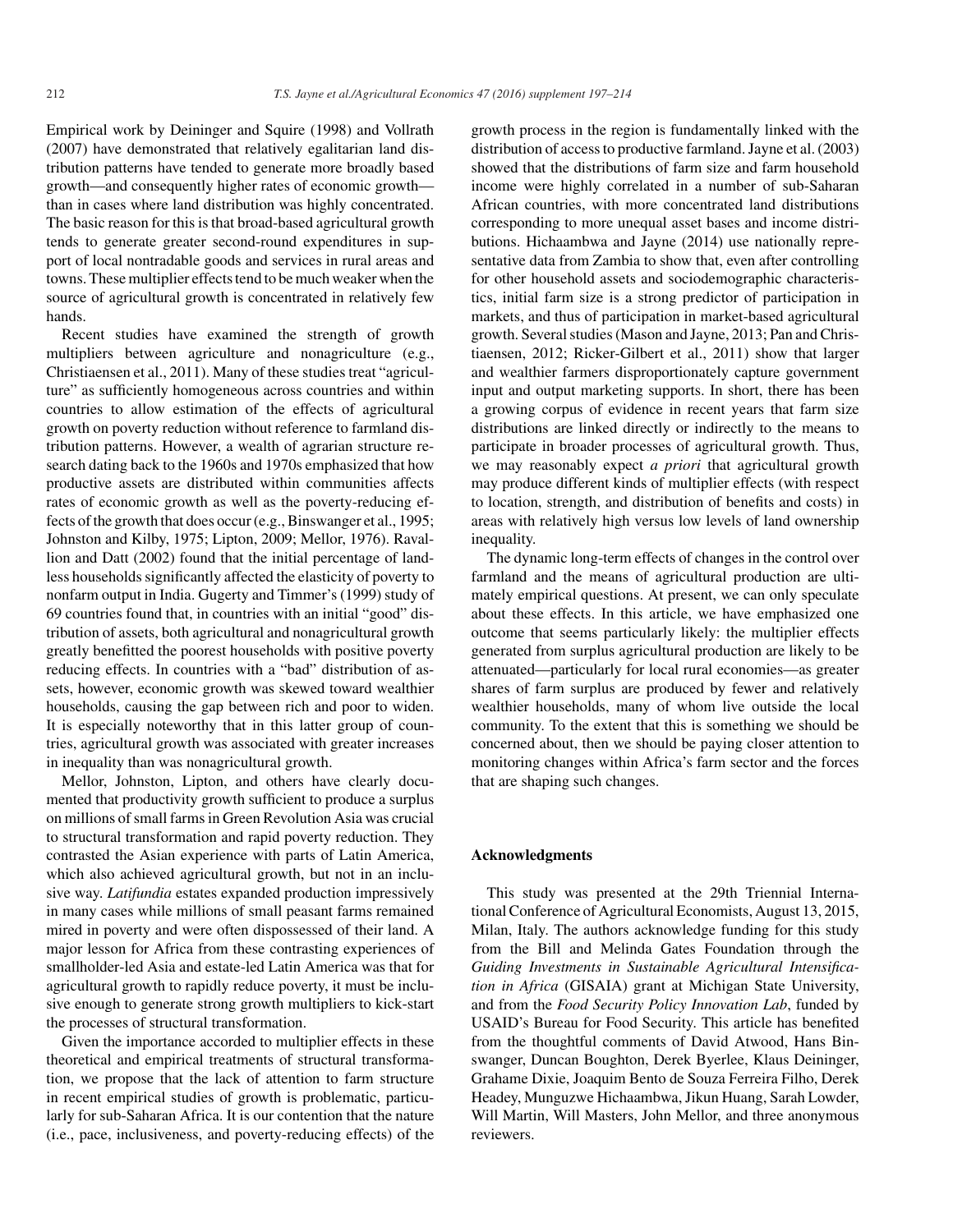#### **References**

- Ali, D.A., Deininger, K., Harris, A., 2015. Using national statistics to increase transparency of large land acquisition: Evidence from Ethiopia. Policy Research Working Paper 7342, World Bank, Washington, DC.
- Anderson, K., Masters, W., 2007. Distortions to agricultural incentives in Africa. Agricultural Distortions Working Paper 56, the World Bank, Washington, DC.
- Anseeuw, W., Jayne, T.S., Kachule, R., Kotsopoulos, J., 2016. The quiet rise of medium-scale farms in Malawi. Land 5(3), 19. doi:10.3390/land5030019.
- Bezemer, D., Hazell, P., 2006. The Agricultural Exit Problem. IFPRI, Washington, DC.
- Bezu, S., Holden, S., 2014. Are rural youth in Ethiopia abandoning agriculture? World Dev. 64, 259–272.
- Binswanger, H.P., Deininger, K., Feder, G., 1995. Power distortions revolt and reform in agricultural land relations. In: Behrman, J., Srinivasan, T.N. (Eds.), Handbook of Development Economics, Vol. III. Elsevier Science B.V., Amsterdam, the Netherlands.
- Boone, C., 2014. Property and Political Order in Africa: Land Rights and the Structure of Politics. Cambridge University Press, New York.
- Brooks, K., 2015. African Agriculture and Rural Transformation, background paper for 2016 IFAD Rural Development Report, International Fund for Agricultural Development, Rome.
- Carletto, C., Savastano, S., Zezza, A., 2013. Fact or artifact: The impact of measurement errors on the farm size-productivity relationship. J. Dev. Econ. 103, 254–261.
- Chamberlin, J., Jayne, T.S., Headey, D., 2014. Scarcity amidst abundance? Reassessing the potential for cropland expansion in Africa. Food Pol. 48, 51–65.
- Chamberlin, J., Ricker-Gilbert, J., 2016. What are the drivers of rural land rental markets in sub-Saharan Africa, and how do they impact household welfare? Evidence from Malawi and Zambia. American Journal of Agricultural Economics 98(5), 1507–1528, doi:10.1093/ajae/aaw021
- Chapoto, A., Mabiso, A., Bonsu, A., 2013. Agricultural commercialization, land expansion, and homegrown large-scale farmers: Insights from Ghana. Discussion paper 01286, International Food Policy Research Institute, Washington, DC.
- Christiaensen, L., Demery, L., Kuhl, J., 2011. The (evolving) role of agriculture in poverty reduction – An empirical perspective. J. Dev. Econ. 96, 239–254.
- Colin, J.-P., Woodhouse, P., 2010. Interpreting land markets in Africa. Africa 80(1), 1–13.
- Deininger, K., Byerlee, D., Lindsay, J., Norton, A., Selod, H., Stickler, M., 2011. Rising Global Interest in Farmland: Can It Yield Sustainable and Equitable Benefits? World Bank Publications, Washington, DC.
- Deininger, K., Fan, X., Savastano, S., 2015. Smallholders' land ownership and access in sub-Saharan Africa. A new landscape? Policy Research Working Paper 7285, World Bank, Washington, DC.
- Deininger, K., Squire, L., 1998. New ways of looking at old issues: Inequality and growth. J. Dev. Econ. 57, 259–287.
- Edelman, O.M.C., Saturnino Jr., B. (Eds.), 2015. Global Land Grabs: History, Theory and Methods. Routledge, London.
- Fuglie, K., Rada, N., 2013. Resources, policies, and agricultural productivity in sub-Saharan Africa. Economic Research Report 145, USDA Economic Research Service, Washington, DC.
- German, L., Schoneveld, G., Mwangi, E., 2011. Processes of large-scale land acquisition by investors: Case studies from sub-Saharan Africa. Paper Presented at the International Conference on Global Land Grabbing, 6-8 April 2011. Organized by the Land Deals Politics Initiative (LDPI) in collaboration with the Journal of Peasant Studies and hosted by the Future Agricultures Consortium at the Institute of Development Studies, University of Sussex.
- Gugerty, M., Timmer, C.P., 1999. Growth, inequality and poverty alleviation: Implications for development assistance. Mimeo.
- Headey, D., 2015. The evolution of global farm land: Facts and Interpretations. Plenary paper to be presented at the International Conference of Agricultural Economists, August 13, 2015, Milan, Italy.
- Herbst, J., 2000. States and Power in Africa. Princeton University Press, Princeton, NJ.
- Hertel, T., 2011. The global supply and demand for agricultural land in 2050: A perfect storm in the making? Am. J. Agric. Econ. 93(2): 259–275.
- Hichaambwa, M., Jayne, T.S., 2014. Poverty Reduction Potential of Increasing Smallholder Access to Land. Working Paper 83, Indaba Agricultural Policy Research Institute, Lusaka, Zambia.
- Holden, S., Otsuka, K., Place, F. (Eds.). 2009. The Emergence of Land Markets in Africa. Resources for the Future, Washington, DC.
- Honig, L., Mulenga, B., 2016. The status of customary land and the future of smallholder farmers under the current land administration system in Zambia. Working Paper 101. Indaba Agricultural Policy Research Institute, Lusaka, Zambia.
- Huang, J., Ding, J., 2015. Institutional innovation and policy support to facilitate small-scale farming transformation in China. Plenary Paper Presented at the 29th Triennial International Conference of Agricultural Economists, August 13, 2015, Milan, Italy.
- Jayne, T.S., Chapoto, A., Sitko, N., Nkonde, C., Muyanga, M., Chamberlin, J., 2014. Is the scramble for land in Africa foreclosing a smallholder agricultural expansion strategy? J. Intl. Affairs 67(2), 35–53.
- Jayne, T.S., Yamano, T., Weber, M., Tschirley, D., Benfica, R., Chapoto, A., Zulu, B., 2003. Smallholder income and land distribution in Africa: Implications for poverty reduction strategies. Food Pol. 28(3), 253–275.
- Jin, S., Jayne, T.S., 2013. Land rental markets in Kenya: Implications for efficiency, equity, household income, and poverty. Land Econ. 89(2), 246– 271.
- Johnston, B.F., Kilby, P., 1975. Agriculture and Structural Transformation: Economic Strategies in Late-Developing Countries. Oxford University Press, New York.
- Johnston, B.F., Mellor, J., 1961. The role of agriculture in economic development. Am. Econ. Rev. 51(4), 566–593.
- Larson, D., Otsuka, K., Matsumoto, T., Kilic, T., 2012. Should African rural development strategies depend on smallholder farms? An exploration of the inverse productivity hypothesis. An Exploration of the Inverse Productivity Hypothesis (September 1, 2012). World Bank Policy Research Working Paper, 6190.
- Lewis, W.A., 1954. Economic development with unlimited supplies of labor. Manchester School Econ. Social Studies 22(2), 139–191.
- Lipton, M., 2009. Land Reform in Developing Countries: Property Rights and Property Wrongs. Routledge, London.
- López, R., 2005. Under-investing in public goods: Evidence, causes, and consequences for agricultural development, equity, and the environment. Agric. Econ. 32(s1), 211–224.
- Lowder, S., Skoet, J., Raney, T., 2016. The number, size and distribution of farms, smallholder farms and family farms worldwide. World Dev. 87, 16– 29. doi:10.1016/j.worlddev.2015.10.041
- Mason, N., Jayne, T.S., 2013. Fertiliser subsidies and smallholder commercial fertiliser purchases: Crowding out, leakage and policy implications for Zambia. J. Agric. Econ. 64(3), 558–582.
- Masters, W., Djurfeldt, A., De Haan, C., Hazell, P., Jayne, T.S., Jirström, M., Reardon, T., 2013. Urbanization and farm size in Asia and Africa: Implications for food security and agricultural research. Global Food Security 2, 156–165.
- McCullough, E., 2015. Labor productivity and employment gaps in sub-Saharan Africa. Policy Research Working Paper 7234, World Bank, Washington, DC.
- McMillan, M., Rodrik, D., Verduzco, I., 2014. Globalization, structural change and productivity growth, with an update on Africa. World Dev. 63, 11–32.
- Mdoe, N., Mgeni, M. C., Sileya, J., Magomba, C., Minde, I., Muyanga, M., 2016. Comparing different source estimates of the number of large farms in six districts of Tanzania. Draft Working Paper, Department of Agricultural